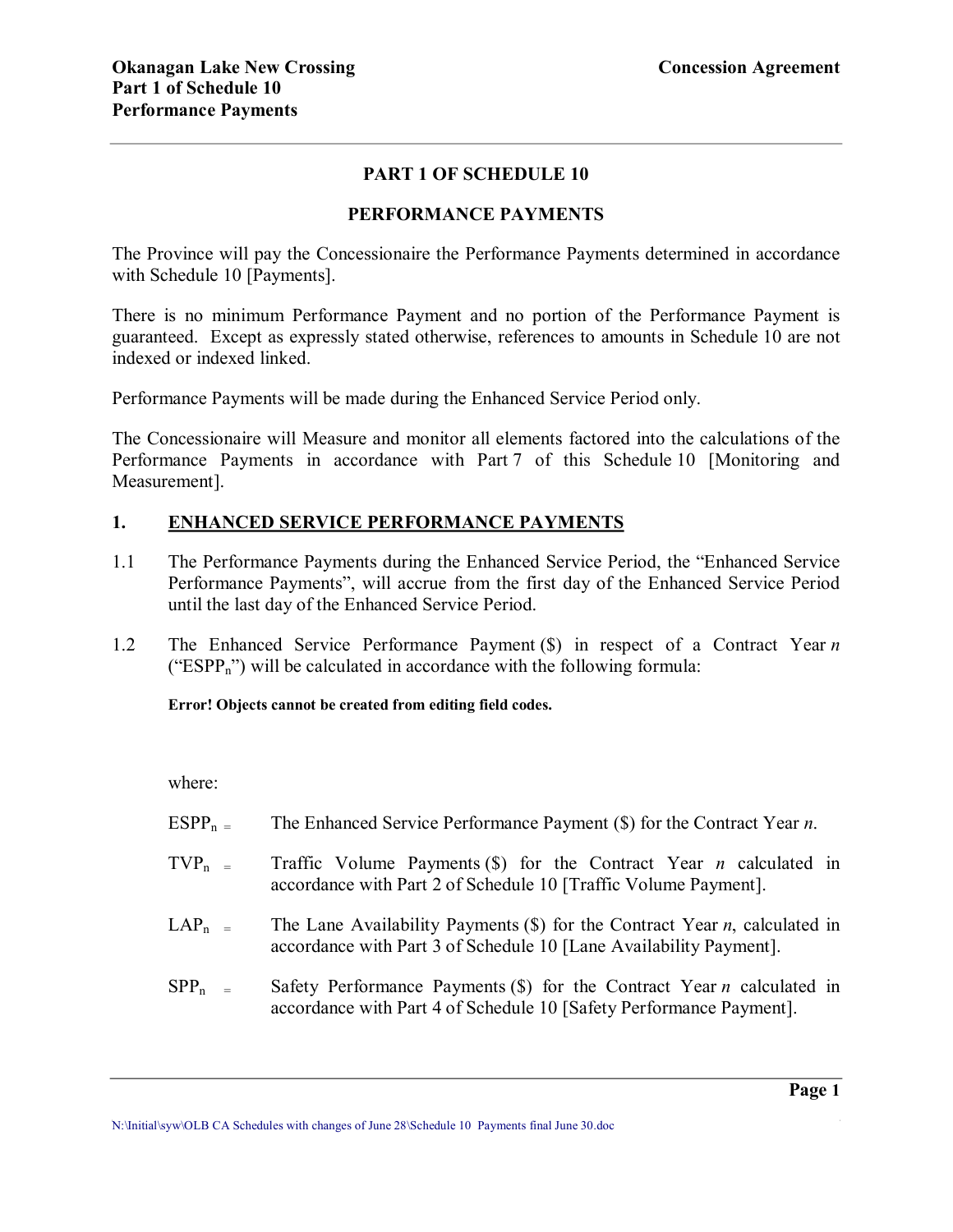- $USP_n$  = Users Satisfaction Payments (\$) for the Contract Year *n* calculated in accordance with Part 5 of Schedule 10 [Users Satisfaction Payment].
- $PD_n$  = Performance Deductions (\$) for the Contract Year *n* calculated in accordance with Part 8 of Schedule 10 [Performance Deductions].
- 1.3 If the Enhanced Service Performance Payment for any Contract Year calculated in accordance with the above formula is a negative amount, it will be treated as zero.

## **2. PAYMENT OF ENHANCED SERVICES PERFORMANCE PAYMENTS**

- 2.1 During the Enhanced Service Period, the Province will make monthly instalment payments to the Concessionaire.
- 2.2 Subject to Part 6 of Schedule 10 [Payment Retentions], the amount of the instalment for month *m* in the Enhanced Service Payment Period ("ESPP<sub>m</sub>") in Contract Year *n* will be:

$$
ESPP_m = [GLAP_m - UDE_m - PD_m] * [1 + (IF_{LAP} * PPI_{n-1})] + \left[\frac{TVP_{n-1}}{12}\right]
$$

where:

- $GLAP<sub>m</sub>$  = Has the meaning given in Part 3 of Schedule 10 [Lane Availability Payment].
- $UDE<sub>m</sub>$  = Has the meaning given in Part 3 of Schedule 10 [Lane Availability Payment].
- $PD_m$  = Has the meaning given in Part 8 of Schedule 10 [Performance Deductions].
- $IF<sub>LAP</sub>$  = Has the meaning given in paragraph 2 of Part 3 of Schedule 10 [Lane Availability Payment]
- $PPI_{n-1}$  = Performance Price Index for the Contract Year immediately preceding Contract Year  $n$ , determined in the same manner as  $PPI_n$  in Part 2 of Schedule 10 [Traffic Volume Payment] except that all references to Contract Year *n* relating to the determination of  $PPI_n$  are replaced with Contract Year *n*-1.

**\_\_\_\_\_\_\_\_\_\_\_\_\_\_\_\_\_\_\_\_\_\_\_\_\_\_\_\_\_\_\_\_\_\_\_\_\_\_\_\_\_\_\_\_\_\_\_\_\_\_\_\_\_\_\_\_\_\_\_\_\_\_\_\_\_\_\_\_\_\_\_\_\_\_\_\_\_\_ Page 2** N:\Initial\syw\OLB CA Schedules with changes of June 28\Schedule 10 Payments final June 30.doc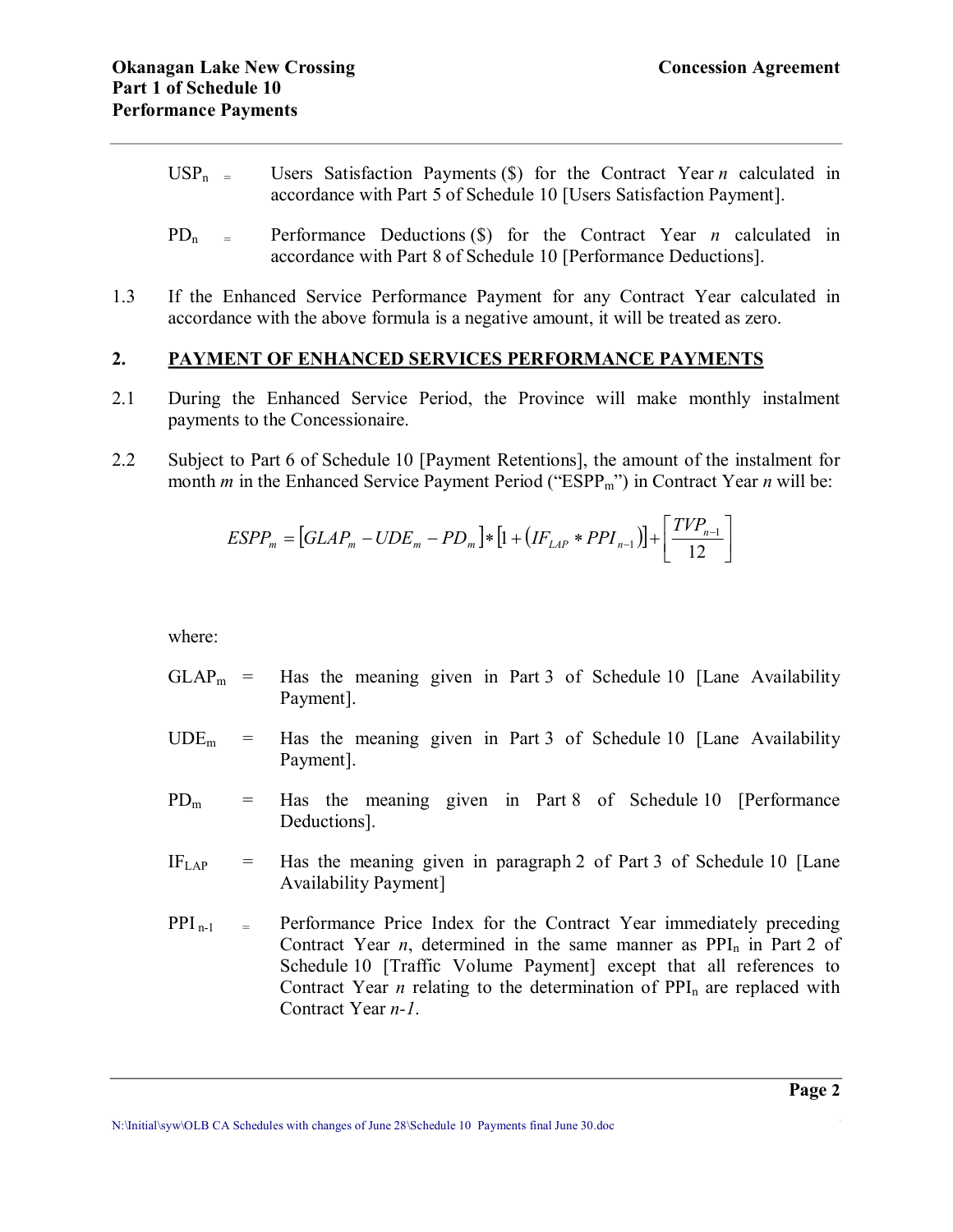- $TVP_{n-1}$  = The Traffic Volume Payment of the Contract Year immediately preceding Contract Year *n*, except that where Contract Year *n* is the first Contract Year of the Enhanced Service Period, a traffic forecast of **DELETED** average daily Counted Vehicles will be used for the calculation.
- 2.3 All monthly instalments payable by the Province under paragraph 2 of this Part 1 are subject to withholding by the Province in accordance with Part 6 of Schedule 10 [Payment Retentions].
- 2.4 The aggregate of all monthly instalments paid in accordance with paragraph 2 of this Part 1 and all Unavailability Deductions and Performance Deductions in respect of any Contract Year will be taken into account in the Annual Reconciliation Notice of that Contract Year, and adjustments for over-payment or under-payment will be made in accordance with Sections 32 [Calculation of Payment] and 33 [Invoicing and Payment] of this Agreement.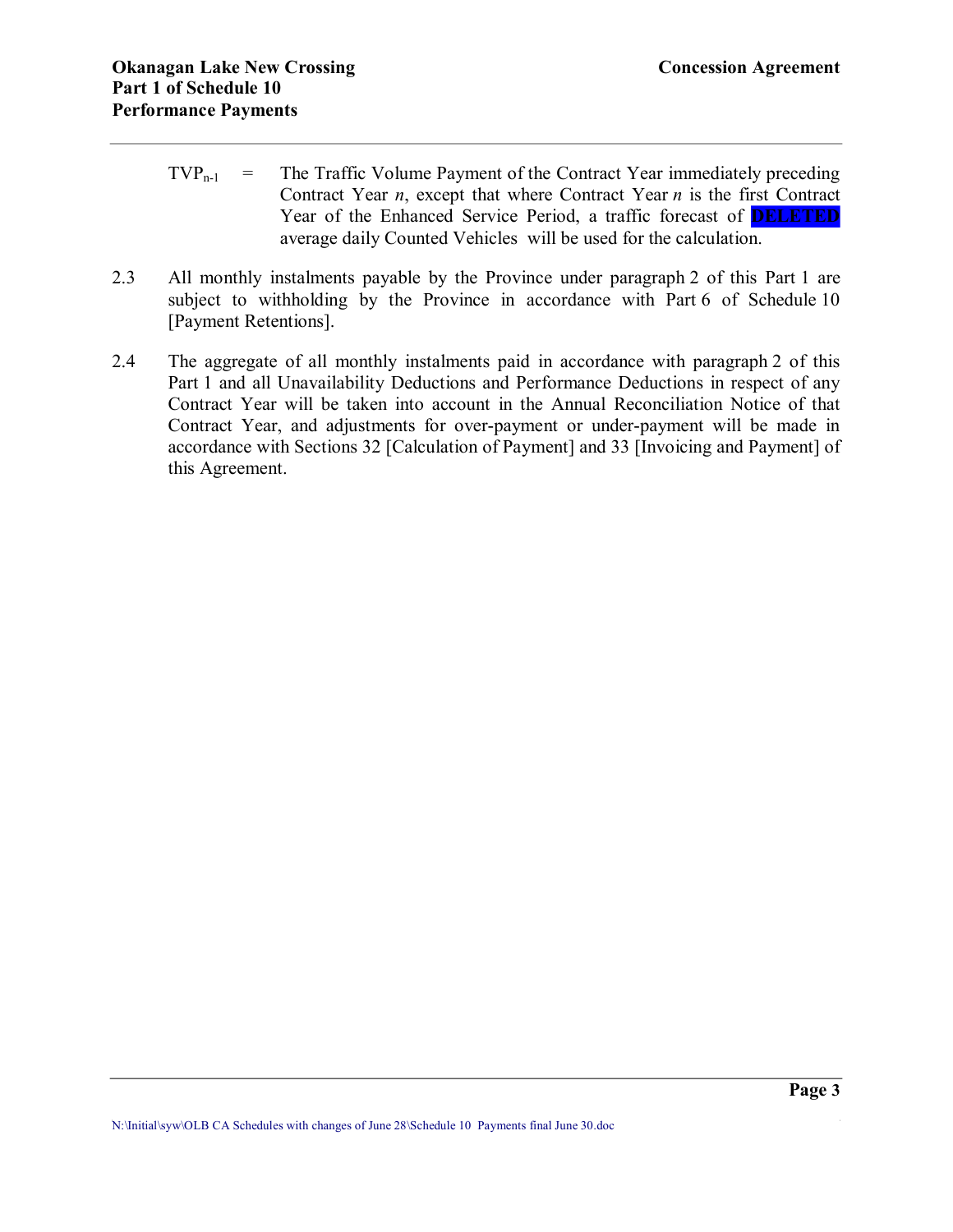## **PART 2 OF SCHEDULE 10**

## **TRAFFIC VOLUME PAYMENT**

### **1. DEFINITIONS**

In this Part  $2$ :

"CV1" means, in respect of Contract Year *n*, **DELETED**.

" $CV<sub>2</sub>$ " means:

- (a) in respect of the first Contract Year of the Original Service Period, an amount equal to the aggregate of:
	- (i) **DELETED**; and
	- (ii) the corresponding Traffic Increase Amount;
- (b) in respect of each subsequent Contract Year *n* of the Original Service Period, an amount equal to the aggregate of:
	- (i)  $CV_2$  for the preceding Contract Year; and
	- (ii) the corresponding Traffic Increase Amount;
- (c) in respect of the first Contract Year of the Enhanced Service Period, an amount equal to the aggregate of:
	- (i)  $CV_2$  of the last Contract Year of the Original Service Period; and
	- (ii) the corresponding Traffic Increase Amount; and
- (d) in respect of each subsequent Contract Year *n* of the Enhanced Service Period, an amount equal to the aggregate of:
	- (i)  $CV_2$  of the immediately preceding Contract Year; and
	- (ii) the corresponding Traffic Increase Amount.

"CV<sub>3</sub>" means:

- (a) in respect of the first Contract Year of the Original Service Period, an amount equal to the aggregate of:
	- (i) **DELETED**; and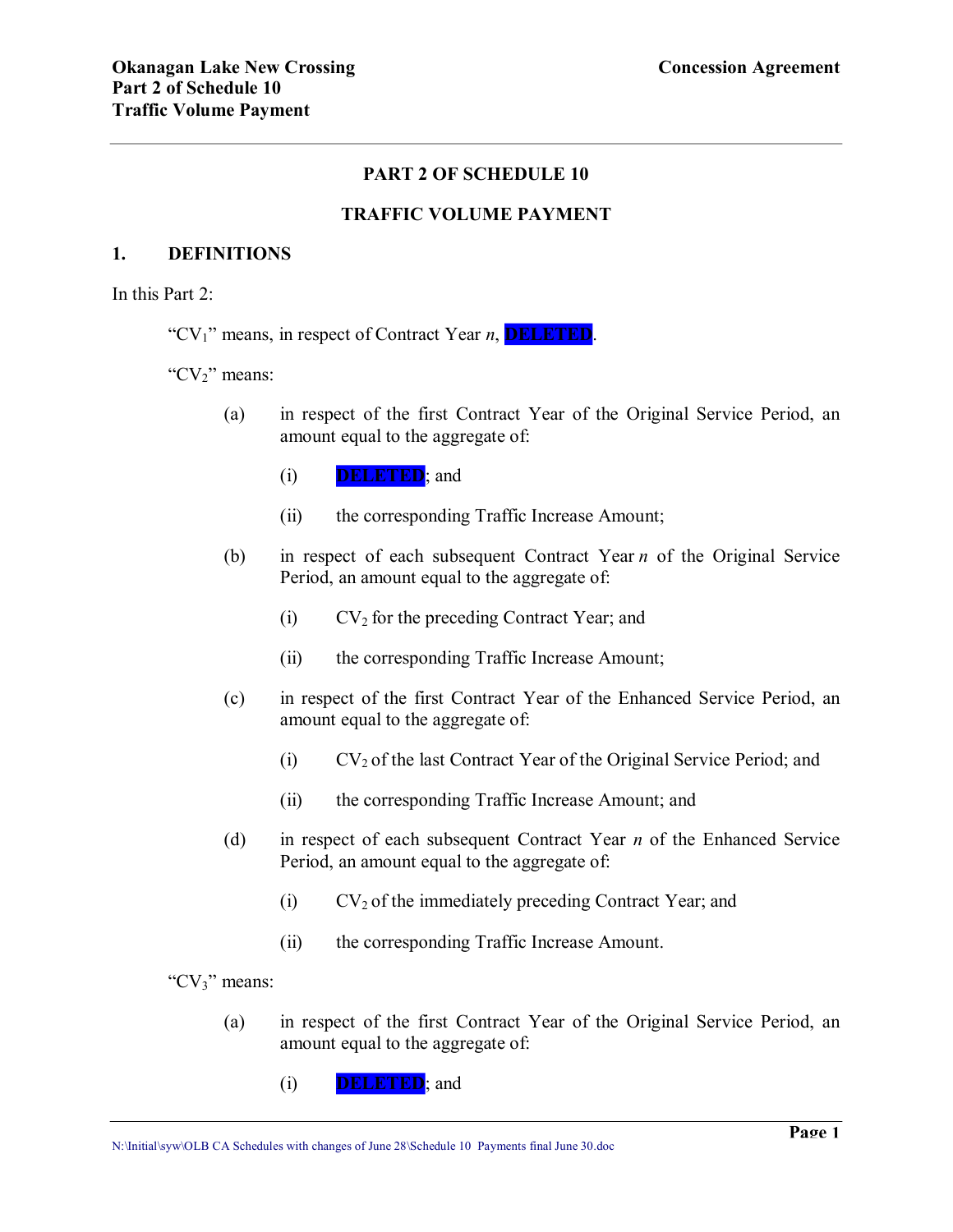- (ii) the corresponding Traffic Increase Amount;
- (b) in each subsequent Contract Year *n* of the Original Service Period, an amount equal to the aggregate of:
	- $(V<sub>3</sub>$  for the preceding Contract Year; and
	- (ii) the corresponding Traffic Increase Amount;
- (c) in respect of the first Contract Year of the Enhanced Service Period, an amount equal to the aggregate of:
	- (i) CV<sup>3</sup> of the last Contract Year of the Original Service Period; and
	- (ii) the corresponding Traffic Increase Amount; and
- (d) in respect of each subsequent Contract Year *n* of the Enhanced Service Period, an amount equal to the aggregate of:
	- (i)  $CV_3$  of the immediately preceding Contract Year; and
	- (ii) the corresponding Traffic Increase Amount.

"CV4" means:

- (a) in respect of the first Contract Year of the Original Service Period, an amount equal to the aggregate of:
	- (i) **DELETED**; and
	- (ii) the corresponding Traffic Increase Amount;
- (b) in each subsequent Contract Year *n* of the Original Service Period, an amount equal to the aggregate of:
	- (i) CV<sup>4</sup> for the preceding Contract Year; and
	- (ii) the corresponding Traffic Increase Amount;
- (c) in respect of the first Contract Year of the Enhanced Service Period, an amount equal to the aggregate of:
	- (i) CV<sup>4</sup> of the last Contract Year of the Original Service Period; and
	- (ii) the corresponding Traffic Increase Amount; and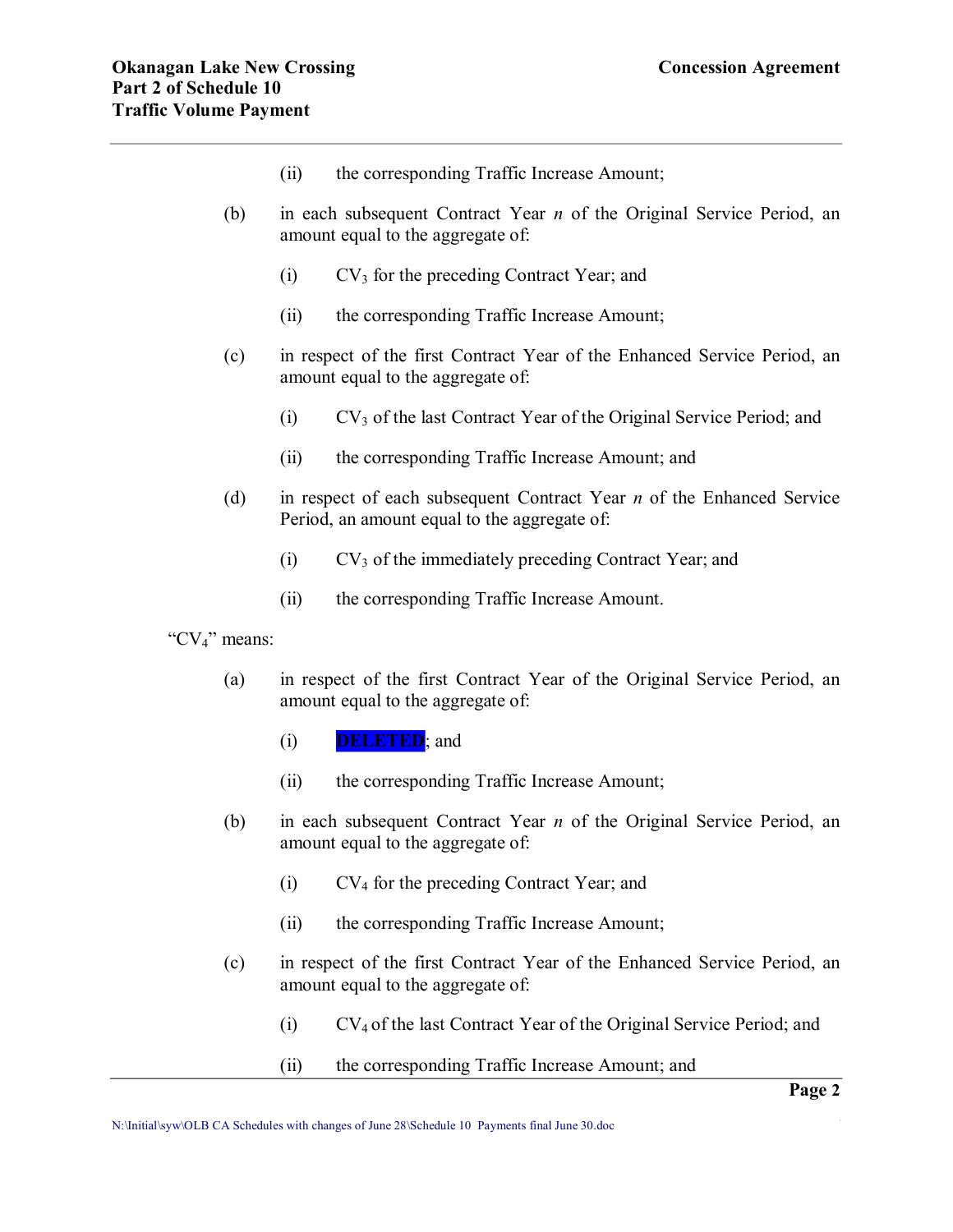- (d) in respect of each subsequent Contract Year *n* of the Enhanced Service Period, an amount equal to the aggregate of:
	- $(V_4$  of the immediately preceding Contract Year; and
	- (ii) the corresponding Traffic Increase Amount.

"Counted Buses" means in service public transit buses operated by the Kelowna Regional Transit System counted in accordance with Part 8 of Schedule 10 [Monitoring and Measurement] and paragraph 2.4 of this Part 2.

"Counted Vehicles" means the aggregate of:

- (a) the number of Motor Vehicles counted in accordance with Part 8 of Schedule 10 [Monitoring and Measurement]; and
- (b) 14 \* the number of Counted Buses.

"Fuel Index" means the annual average of the diesel fuel price index for British Columbia published by Statistics Canada (Statistics Canada Table 329-0047) in respect of a Contract Year or, if not available, of such other similar index agreed between the parties as the most appropriate index for the purposes of this Payment Mechanism or, failing agreement within 21 days, as determined pursuant to the Disputes Resolution Procedure.

"Labour Index" means annual average of the Fixed-weighted Indexes of Average Hourly Earnings, for all Employees, for Selected Industries, Canada, Provinces and Territories: British Columbia (Statistics Canada, Catalogue No. 72-002-XPB – Table 3) in respect of a Contract Year or, if not available, such other similar public sector wage index agreed between the parties as the most appropriate index for the purposes of this Payment Mechanism or, failing agreement within 21 days, as determined pursuant to the Disputes Resolution Procedure..

 $PPI_n$  = Performance Price Index in Contract Year *n* determined in accordance with the following:

$$
PPI_{n} = \left[ 0.55 * \frac{LI_{n} - LI_{bd}}{LI_{bd}} \right] + \left[ 0.07 * \frac{FI_{n} - FI_{bd}}{FI_{bd}} \right] + \left[ 0.38 * \frac{RI_{n} - RI_{bd}}{RI_{bd}} \right]
$$

Where:

 $LI_n$  is the Labour Index for Contract Year *n*.

**Page 3**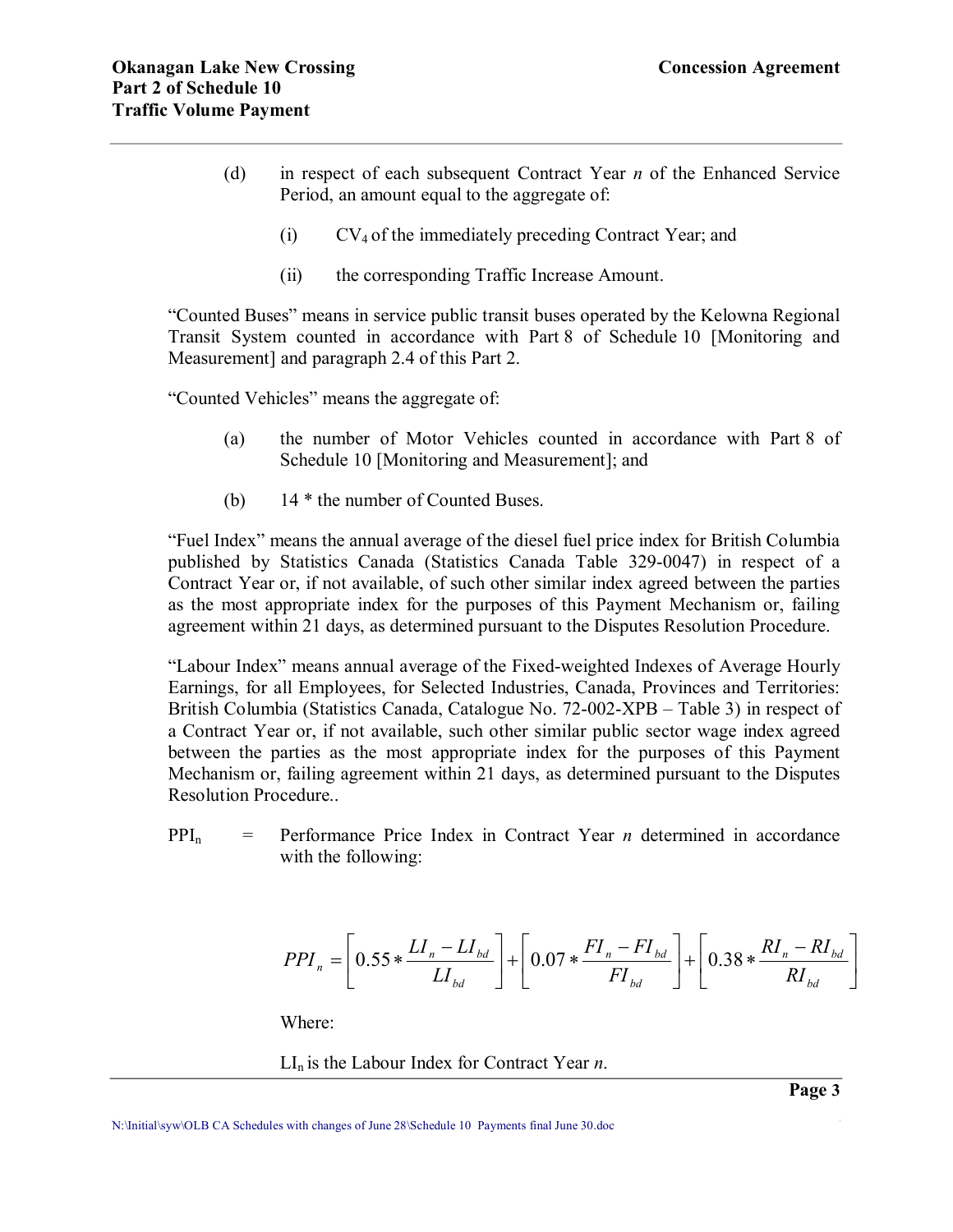$LI_{bd}$  is the Labour Index for the month of the year in which the Financial Base Date occurs.

FI<sup>n</sup> is the Fuel Index for Contract Year *n*.

FIbd is the Fuel Index for the month of the year in which the Financial Base Date occurs.

RI<sup>n</sup> is the Residual Index for Contract Year *n*.

RIbd is the Residual Index for the month of the year in which the Financial Base Date occurs.

Provided always that if either the Labour, Fuel or Residual Index for a Contract Year is published with a different base from that of the same index for the previous Contract Year, the affected index shall be adjusted so that the index for each Contract Year has a common base prior to including the index in the calculation of the PPI.

"Residual Index" means the annual average of the non-residential building construction price index for Vancouver, British Columbia published by Statistics Canada (Statistics Canada Table 327-0039) in respect of a Contract Year or if not available, of such other similar index agreed between the parties as the most appropriate index for the purposes of this Payment Mechanism or, failing agreement within 21 days, as determined pursuant to the Disputes Resolution Procedure.

"Traffic Increase Amount" in relation to  $CV_2$ ,  $CV_3$  or  $CV_4$ , means:

- (a) in respect of a Contract Year in the Original Service Period, the product of:
	- (i) daily traffic increase amount determined as set out in Table [A] in Appendix 1 by reference to the number of Contract Years since the Commencement Date and  $CV_2$  CV<sub>3</sub> or CV<sub>4</sub>, as applicable; and
	- (ii) number of days in that Contract Year divided by 365.25; and
- (b) in respect of a Contract Year in the Enhanced Service Period, the product of:
	- (i) daily traffic increase amount determined by reference to in Table [B] in Appendix 1 to the number of Contract Years since the first day of the Enhanced Service Period and  $CV_2$ ,  $CV_3$  or  $CV_4$ , as applicable; and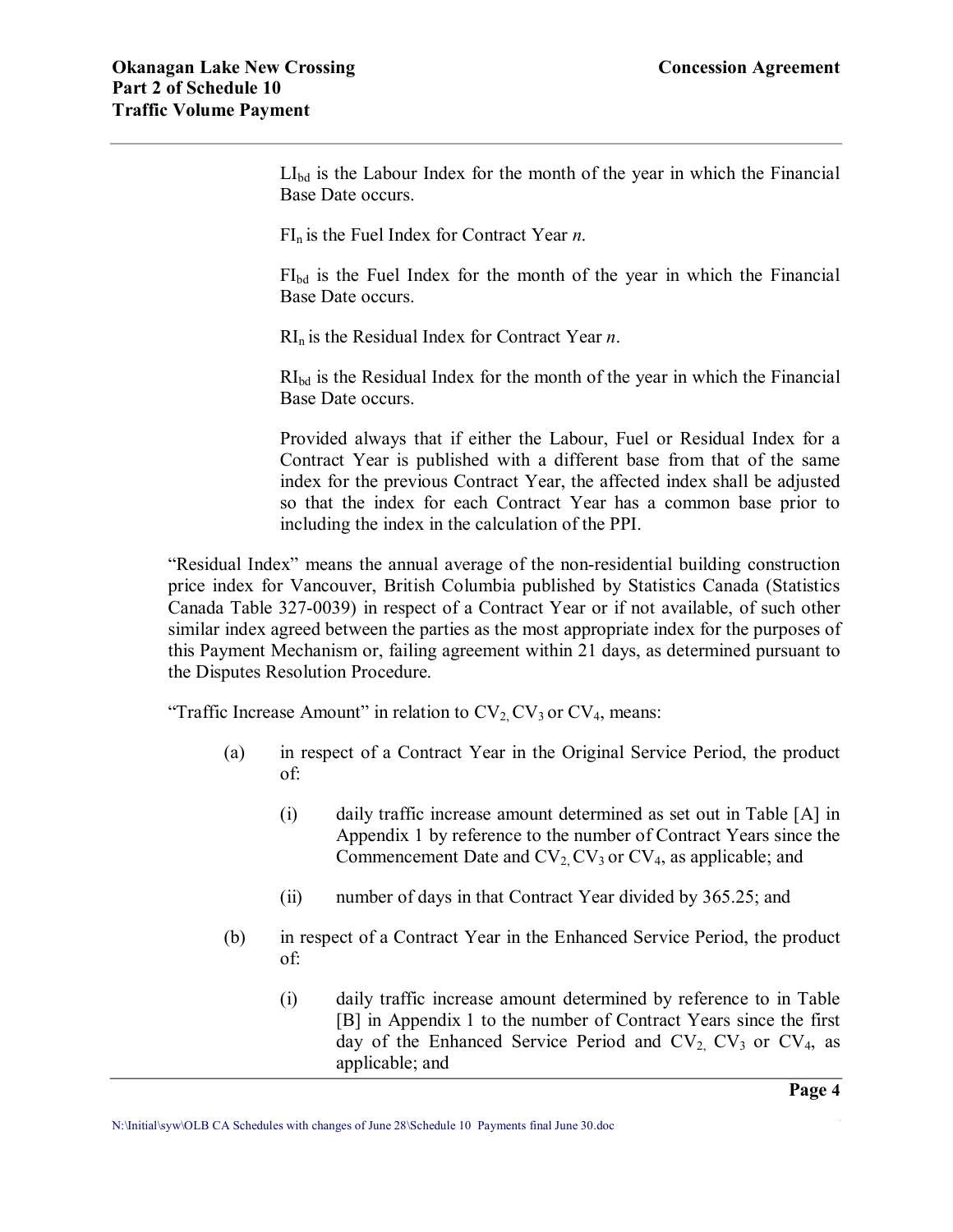(ii) number of days in that Contract Year divided by 365.25.

"Traffic Volume Change Event" means any of the events described in paragraphs (i), (ii) and (iii) below the occurrence of which is forecasted (taking into account the circumstances then existing and the Concessionaire's Financial Base Case and Financial Model, as revised and updated, at the time of the forecast) to cause:

- (1) the net present value of the Traffic Volume Payments of the Concessionaire to increase or decrease by more than **DELETED** from the net present value of the Traffic Volume Payments that the Concessionaire would have received if the event does not occur; or
- (2) the annual debt service coverage ratio and average annual debt service coverage ratio of the Concessionaire to deviate by more than 3% from the annual debt service coverage ratio and average annual debt service coverage ratio that the Concessionaire would have if the event does not occur.
- (i) Capital works undertaken by a Governmental Authority, including:
	- (A) the construction of a second crossing over the Okanagan Lake;
	- (B) the construction or removal of an interchange, intersection, fly over on Highway 97 between and inclusive of Boucherie Road and Gordon Drive;
	- (C) the widening or narrowing of Highway 97 between and inclusive of Boucherie Road and Gordon Drive; and
	- (D) the addition or removal of one or more lanes on Highway 97 between and inclusive of Boucherie Road and Gordon Drive or the designation of any lane as a restricted lane, such as a high occupancy vehicle lane or transit lane.
- (ii) Works that are contemplated in the Kelowna Agreement are not constructed or completed in accordance with the Kelowna Agreement.
- (iii) The MoT Section Works are not constructed or completed in accordance with the MOT Section Contract.

"Traffic Volume Change Event Date" means the date agreed between the Province and the Concessionaire as the date on which the Traffic Volume Change Event is deemed to occur.

**\_\_\_\_\_\_\_\_\_\_\_\_\_\_\_\_\_\_\_\_\_\_\_\_\_\_\_\_\_\_\_\_\_\_\_\_\_\_\_\_\_\_\_\_\_\_\_\_\_\_\_\_\_\_\_\_\_\_\_\_\_\_\_\_\_\_\_\_\_\_\_\_\_\_\_\_\_\_ Page 5** N:\Initial\syw\OLB CA Schedules with changes of June 28\Schedule 10 Payments final June 30.doc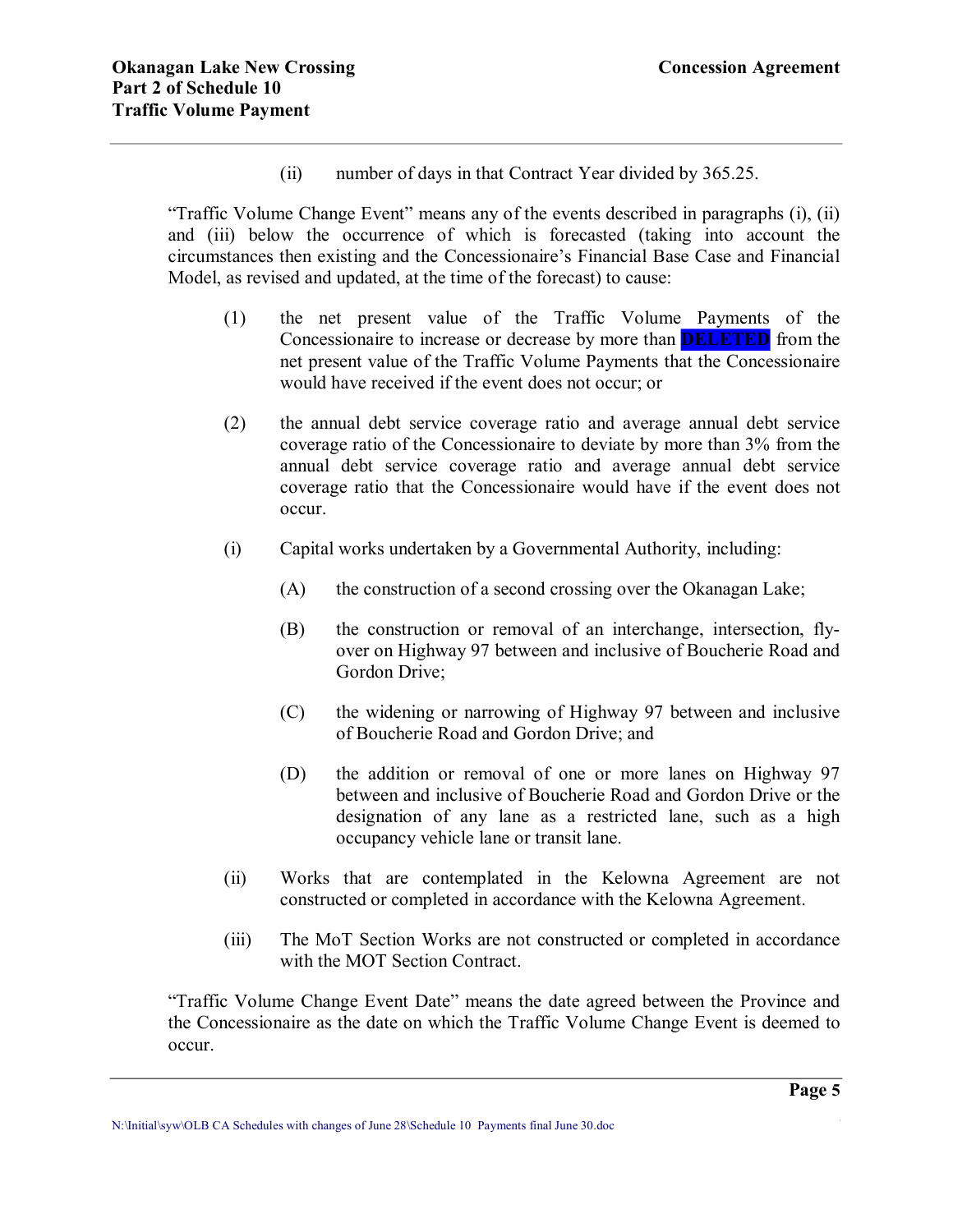## **2. TRAFFIC VOLUME PAYMENT**

2.1 Traffic Volume Payment for the Contract Year *n* ("TVP<sub>n</sub>") is determined by the following formula:

$$
TVP_n = \left[\sum_{y=1}^{5} (B_y * R_y)\right] * \left[1 + \left(IF_{TVP} * PPI_n\right)\right]
$$

where:

| $B_1$          | $\qquad \qquad =$                   | Number of Counted Vehicles in Contract Year $n$ falling within Band 1 (as<br>described in paragraph 2.2 of this Part 2).      |
|----------------|-------------------------------------|-------------------------------------------------------------------------------------------------------------------------------|
| B <sub>2</sub> | $=$                                 | Number of Counted Vehicles in Contract Year $n$ falling within Band 2 (as<br>described in paragraph 2.2 of this Part 2).      |
| $B_3$          | $\hspace*{0.4em} = \hspace*{0.4em}$ | Number of Counted Vehicles in Contract Year $n$ falling within Band 3 (as<br>described in paragraph 2.2 of this Part 2).      |
| B <sub>4</sub> | $\qquad \qquad =$                   | Number of Counted Vehicles in Contract Year <i>n</i> falling within Band 4 (as<br>described in paragraph 2.2 of this Part 2). |
| $B_5$          | $\hspace*{0.4em} = \hspace*{0.4em}$ | Number of Counted Vehicles in Contract Year $n$ falling within Band 5 (as<br>described in paragraph 2.2 of this Part 2).      |
| $R_1$          | $=$                                 | The per vehicle rate of <b>DELETED</b> .                                                                                      |
| $R_2$          | $=$                                 | The per vehicle rate of <b>DELETED</b> .                                                                                      |
| $R_3$          | $=$                                 | The per vehicle rate of <b>DELETED</b> .                                                                                      |
| $R_4$          | $=$                                 | The per vehicle rate of <b>DELETED</b>                                                                                        |
| $R_5$          | $=$                                 | The per vehicle rate of <b>DELETED</b> .                                                                                      |
| $IF_{TVP}$     | $=$                                 | Indexation factor, being <b>DELETED</b>                                                                                       |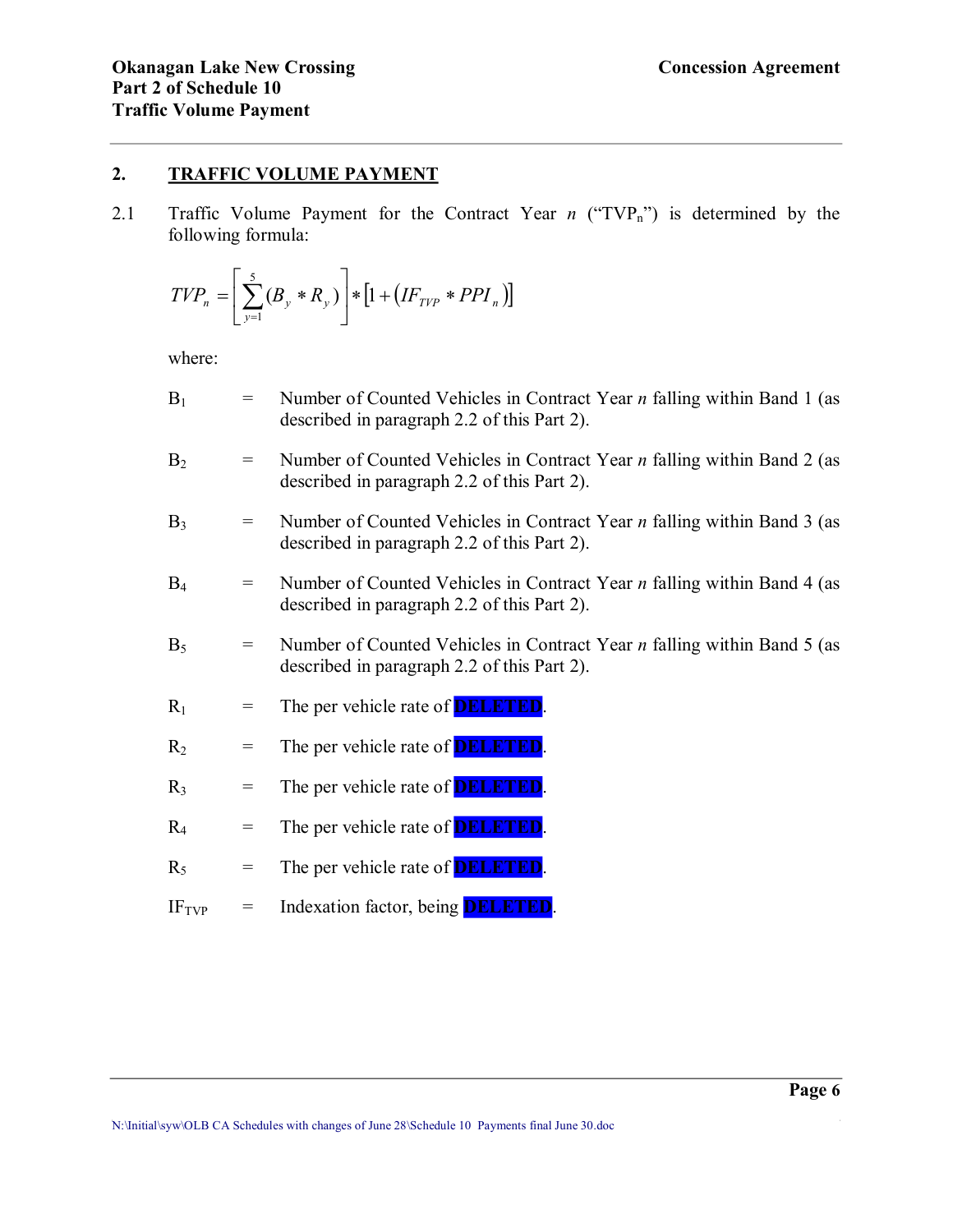## 2.2 Traffic Bands and Per Vehicle Rate

The number of Counted Vehicles in Contract Year *n* will be divided into 5 traffic bands ("Traffic Bands"). The per-vehicle rate  $(R_1, R_2, R_3, R_4$  and  $R_5$ ) that applies to each Traffic Band during that Contract Year *n* will be as follows:

| <b>Traffic Bands</b>                                                                      | Rate per Counted<br>Vehicle $(S)$ $(R_y)$ |
|-------------------------------------------------------------------------------------------|-------------------------------------------|
| $0 \leq$ Band $1 \leq CV_1 * d_n$                                                         | $R_1$                                     |
| $\vert$ CV <sub>1</sub> * d <sub>n</sub> < Band 2 $\leq$ CV <sub>2</sub> * d <sub>n</sub> | $R_2$                                     |
| $CV_2 * d_n$ < Band 3 $\leq CV_3 * d_n$                                                   | $R_3$                                     |
| $\vert$ CV <sub>3</sub> * $d_n$ < Band 4 $\leq$ CV <sub>4</sub> * $d_n$                   | $R_4$                                     |
| $\vert$ CV <sub>4</sub> $*$ d <sub>n</sub> < Band 5                                       | $R_5$                                     |

Where:

- (a)  $CV_1, CV_2, CV_3$  and  $CV_4$  have the meanings given in paragraph 1 of this Part 2;
- (b)  $R_1, R_2, R_3, R_4$  and  $R_5$  have the meanings given in paragraph 2.1 of this Part 2; and
- (c)  $d_n$  is the number of days in the Contract Year *n*.

If a Traffic Volume Change Event occurs, the traffic bands will be adjusted in accordance with paragraph 2.3 of this Part 2.

- 2.3 Re-basing
	- 2.3.1 If the Province or the Concessionaire is notified or otherwise becomes aware that an event described in the definition of "Traffic Volume Change Event" may occur, the Province or the Concessionaire, as the case may be, will request the other party to determine jointly whether such event will be a Traffic Volume Change Event, if it occurs. Either the Province or the Concessionaire may commission a mutually approved independent traffic consultant to prepare a report to the Province and the Concessionaire of the change in traffic volumes forecast as a result of such event. The Province and the Concessionaire will share the fees and other charges or cost of such consultant equally.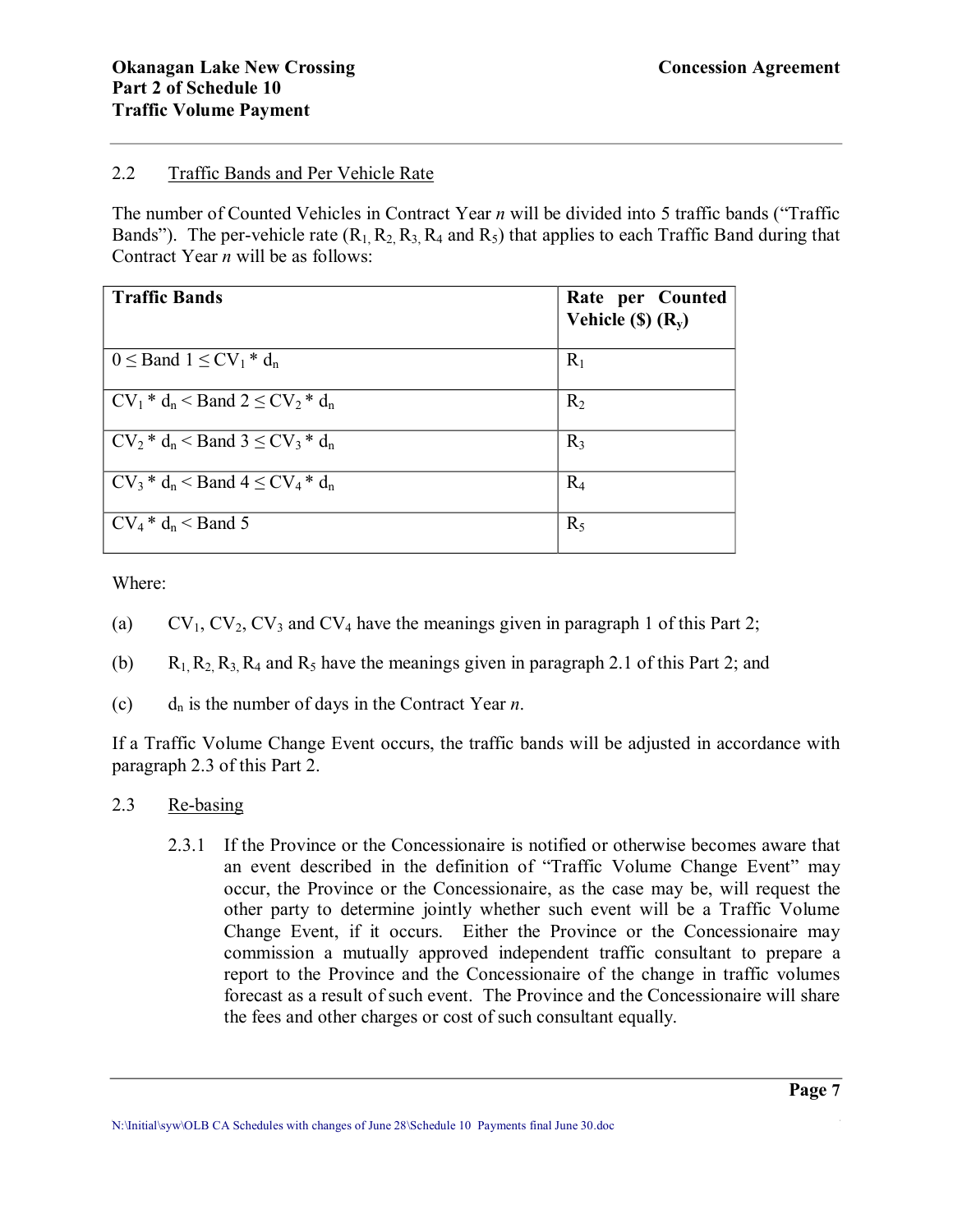- 2.3.2 If the Concessionaire and the Province agree that a Traffic Volume Change Event will occur, the parties will negotiate and agree on the Traffic Volume Change Event Date and an adjustment to any one or more of  $CV_1$ ,  $CV_2$ ,  $CV_3$ ,  $CV_4$ ,  $R_1$ ,  $R_2$ ,  $R_3$ ,  $R_4$  and  $R_5$  so that there will be no change to the net present value of the Traffic Volume Payments referred to in the definition of "Traffic Volume Change Events" and no change to the Concessionaire's traffic risks profile.
- 2.3.3 The Financial Base Case and the Financial Model will be revised to reflect changes in traffic forecasts prior to calculating the Traffic Volume Payments.
- 2.3.4 The adjustment to any one or more of  $CV_1$ ,  $CV_2$ ,  $CV_3$ ,  $CV_4$ ,  $R_1$ ,  $R_2$ ,  $R_3$ ,  $R_4$  and  $R_5$ will take place on the Traffic Volume Change Event Date.
- 2.3.5 If an independent traffic report referred to paragraph 2.3.1 of this Part 2 has been commissioned and obtained, the traffic projections provided in the report will be used in the Financial Model and Financial Base Case to forecast the Traffic Volume Payments. Otherwise, the parties will procure an independent traffic report in the manner set out in paragraph 2.3.1 of this Part 2, for the purposes of forecasting the traffic volume impact from a Traffic Volume Change Event.
- 2.3.6 Within 30 days of the later of:
	- (a) the day the Province and the Concessionaire reach an agreement or a determination is made under the Disputes Resolution Procedure that a Traffic Volume Change Event has occurred;
	- (b) the day the independent traffic consultant provides the report referred to in paragraph 2.3.1 of this Part 2; or
	- (c) a date agreed by both the Province and the Concessionaire;

the party who wishes to propose an amendment or amendments to the variables listed in paragraph 2.3.2 of this Part 2 will provide the other party with a letter and supporting documents with the suggested amendments ("First Amendments") to the variables listed in paragraph 2.3.2 of this Part 2 and the proposed Traffic Volume Change Event Date to accomplish the objectives in paragraph 2.3.2 of this Part 2.

- 2.3.7 A party will:
	- (i) accept the proposed amendments; or
	- (ii) propose alternative amendments ("Second Amendments"),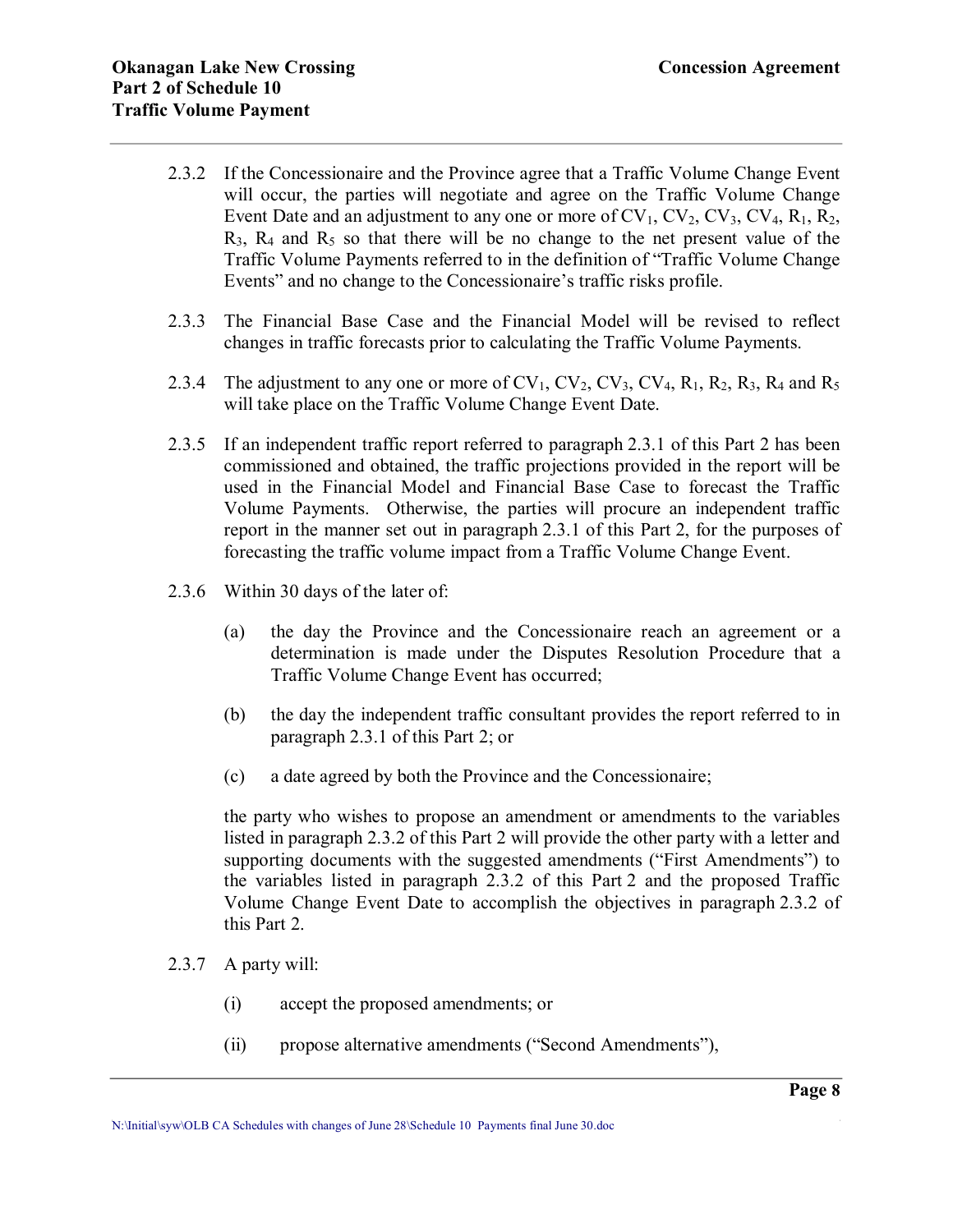within 30 days of its receipt of the First Amendments, failing which it will be deemed to have accepted the proposed amendments.

- 2.3.8 If the Province and the Concessionaire are unable to agree on whether an event is a Traffic Volume Change Event, or on the amendment to the variables in paragraph 2.3.2 of this Part 2 or on the Traffic Volume Change Event Date within 60 days of the letter referred to in paragraph 2.3.6 of this Part 2, then either the Province or the Concessionaire may refer the Dispute to the Disputes Resolution Procedure.
- 2.4 The Concessionaire will count all Motor Vehicles using the Concession Highway during the Enhanced Service Period. The Concessionaire will also count all in service public transit buses operated by the Kelowna Regional Transit System using the Concession Highway during the Enhanced Service Period. The Province may accept the use of transit schedules as a reliable source in calculating the usage frequency by such buses or any other information that the Province deems appropriate.
- 2.5 The Concessionaire will calculate and report to the Province the Traffic Volume Payments annually in arrears, the first calculation to be made within 30 days of the expiry of the first Contract Year of the Enhanced Service Period. The Concessionaire will set out calculations of the Traffic Volume Payments in detail in the report referred to in Section 33.1 [Monthly Invoices] of this Agreement.
- 2.6 In the event that an Excepted Closure occurs in respect of any given day, the number of Counted Vehicles for that day will be deemed to be the average number of Counted Vehicles on the same day for the immediately preceding four weeks. The Traffic Volume Payments and the monthly installments in respect of Traffic Volume Payments will be amended to reflect the foregoing.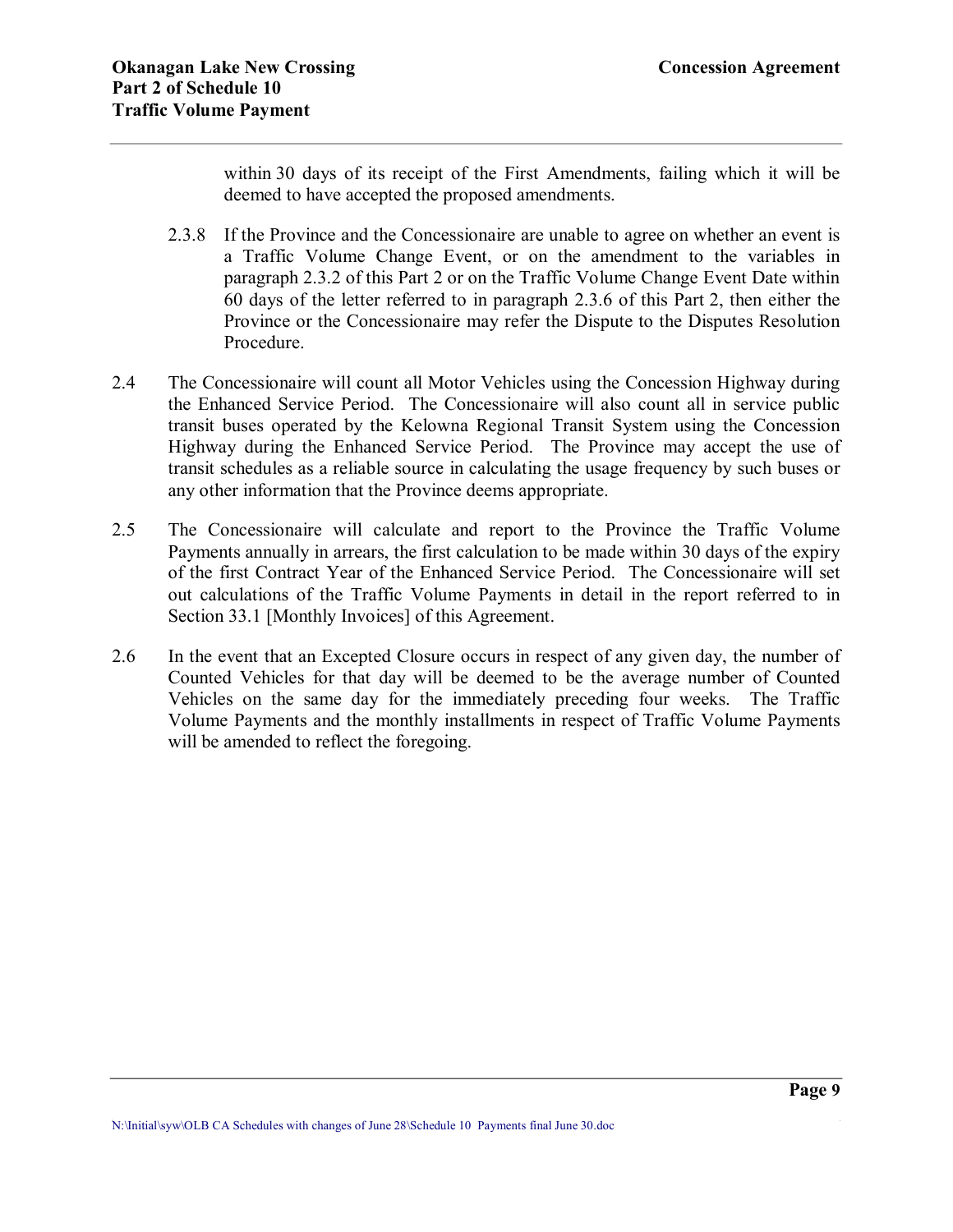## **PART 3 OF SCHEDULE 10**

## **LANE AVAILABILITY PAYMENT**

- 1. In this Part 3, "Unavailability" or "Unavailable" means a Lane Closure unless the Lane Closure is an Excepted Closure.
- 2. Lane Availability Payment for Contract Year *n* ("LAP<sub>n</sub>") in the Enhanced Service Period is calculated as follows:

$$
LAP_n = [GLAP_n - UDE_n] * [1 + (IF_{LAP} * PPI_n)]
$$

where:

 $GLAP_n$  = The Gross Lane Availability Payment (\$) for Contract Year *n* determined in accordance with the following formula:

$$
GLAP_n = \sum_{m=1}^{q} GLAP_m
$$

where:

- q = The number of months in Contract Year *n*, rounded to the nearest four decimal places, based, in relation to any past months in such Contract Year, on the number of days in the relevant past months relative to the total number of days in such months.
- $GLAP<sub>m</sub>=$  The Gross Lane Availability Payment (\$) for month or part of a month *m* in Contract Year *n* determined in accordance with the following table:

| <b>Contract Year during the</b><br><b>Enhanced Service Period</b><br>(Contract Year <i>n</i> ) | Gross Lane Availability<br>Payment<br>$(GLAP_m)$ (\$)<br>(If $m$ is less than one month, this amount<br>will be reduced proportionately) |
|------------------------------------------------------------------------------------------------|------------------------------------------------------------------------------------------------------------------------------------------|
| $\overline{1^{st}}$ – 5 <sup>th</sup> Contract Year                                            | DELETED                                                                                                                                  |
| $6^{\text{th}} - 10^{\text{th}}$ Contract Year                                                 | DELETEL                                                                                                                                  |
| $11th - 15th$ Contract Year                                                                    | DELETEL                                                                                                                                  |
| $16^{\text{th}} - 20^{\text{th}}$ Contract Year                                                | ELETEI                                                                                                                                   |
| $21st$ - $25th$ Contract Year                                                                  |                                                                                                                                          |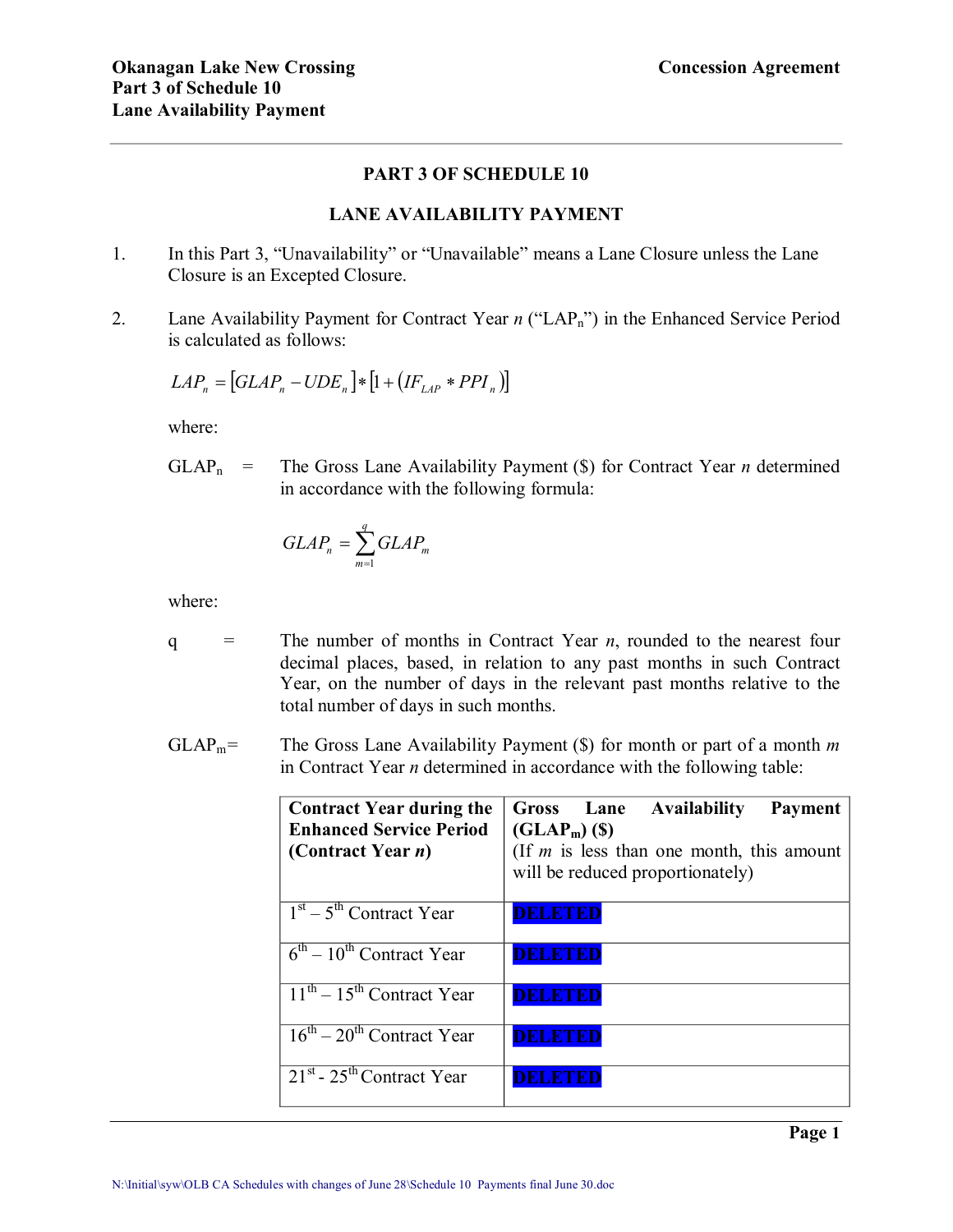| $-30th$ Contract Year<br>າ $6^{\mathrm{m}}$ – | . |
|-----------------------------------------------|---|
|                                               |   |
|                                               |   |
|                                               |   |

- IFLAP = Indexation factor for Contract Year *n*, being **DELETED**
- PPI<sub>n</sub> = Has the meaning given in paragraph 1 of Part 2 of Schedule 10 [Traffic Volume Payment].
- UDE<sub>n</sub> = Unavailability Deductions (\$) for the Contract Year *n*, in the Enhanced Service Period, calculated as follows:

$$
UDE_n = \sum_{m=1}^{q} UDE_m
$$

where:

- $q =$  The number of months in Contract Year *n*, rounded to the nearest four decimal places.
- $UDE_m =$  The Unavailability Deductions (\$) for month or part of a month *m* in Contract Year *n*, in the Enhanced Service Period, determined in accordance with the following formula:

$$
UDE_m = \sum_{i=1}^{x} UDE_i
$$

where:

 $x =$  The number of occurrences of Unavailability during month or part of a month *m* in the Contract Year *n.*

 $UDE_i$  = The Unavailability Deduction (\$) for each occurrence of Unavailability during month or part of a month *m* in the Contract Year *n* in the Enhanced Service Period determined in accordance with the following formula:

$$
UDE_i = UDER_i * UDERF_i * DFE_i
$$

**\_\_\_\_\_\_\_\_\_\_\_\_\_\_\_\_\_\_\_\_\_\_\_\_\_\_\_\_\_\_\_\_\_\_\_\_\_\_\_\_\_\_\_\_\_\_\_\_\_\_\_\_\_\_\_\_\_\_\_\_\_\_\_\_\_\_\_\_\_\_\_\_\_\_\_\_\_\_ Page 2** N:\Initial\syw\OLB CA Schedules with changes of June 28\Schedule 10 Payments final June 30.doc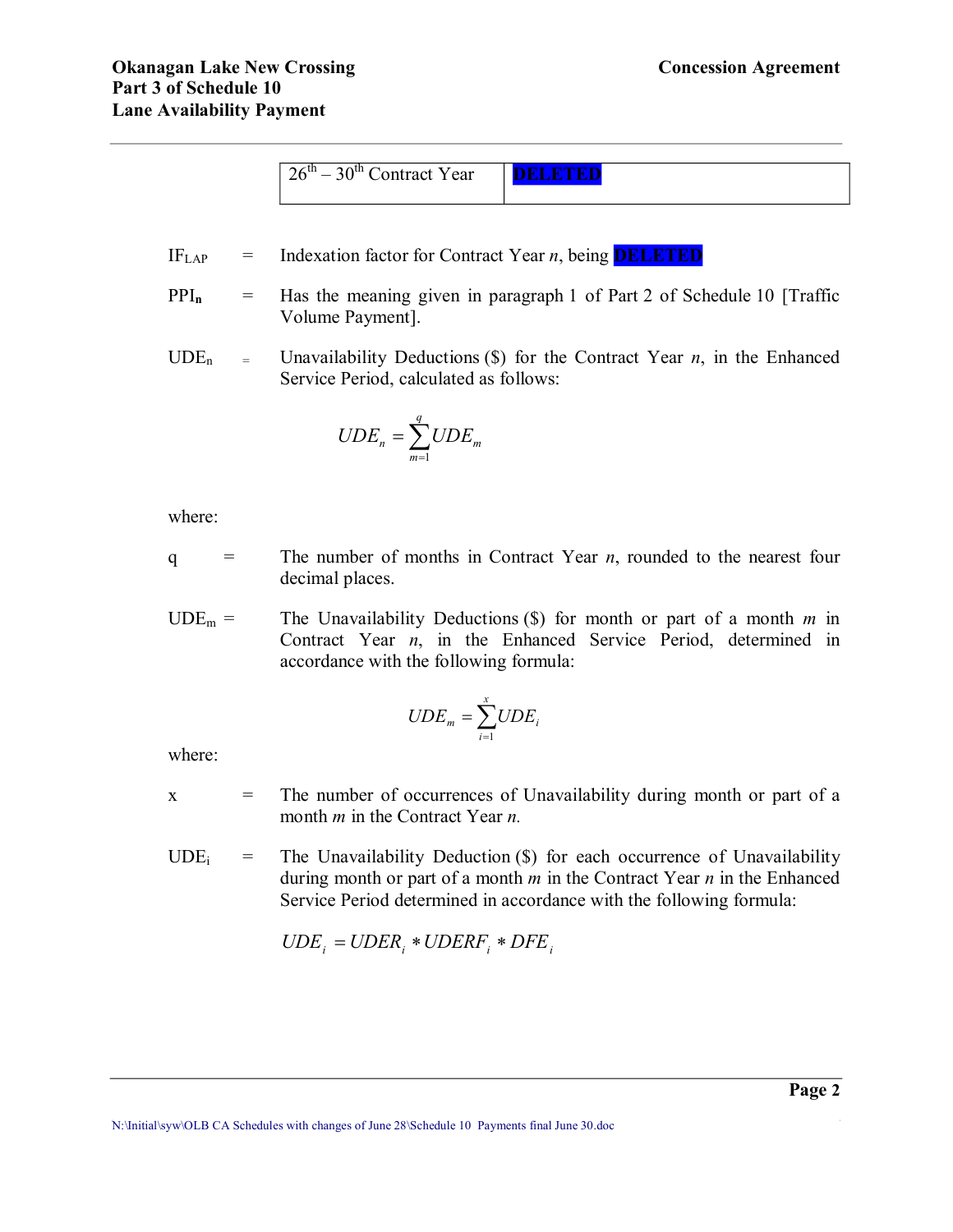where:

UDER<sub>i</sub> = Unavailability Deduction Rate ( $\frac{\delta}{\delta}$  applicable to an occurrence *i* during the Enhanced Service Period determined in accordance with the following:

| <b>Extent of Unavailability</b>                                     | Period during which<br>the occurrence <i>i</i><br>occurs | Unavailability<br><b>Deduction Rate</b><br>$(UDERi)(\frac{S}{Hour})$ |
|---------------------------------------------------------------------|----------------------------------------------------------|----------------------------------------------------------------------|
| If Unavailability involves the<br>Closure of the Concession         | Peak                                                     | <b>DELETED</b>                                                       |
| for<br>Highway<br>both<br>the<br>eastbound and westbound            | Shoulder                                                 | <b>DELETED</b>                                                       |
| traffic                                                             | Non-Peak                                                 | <b>DELETED</b>                                                       |
| If Unavailability involves the<br>Closure<br>complete<br>of<br>the  | Peak                                                     | <b>DELETED</b>                                                       |
| Concession Highway for either<br>the eastbound or westbound         | Shoulder                                                 | <b>DELETED</b>                                                       |
| traffic                                                             | Non-Peak                                                 | <b>DELETED</b>                                                       |
| If only two lanes are Available,<br>provided that at least one lane | Peak                                                     | <b>DELETED</b>                                                       |
| is Available for eastbound<br>traffic, and at least one lane is     | Shoulder                                                 | <b>DELETED</b>                                                       |
| Available for westbound traffic                                     | Non-Peak                                                 | <b>DELETED</b>                                                       |
| If -<br>only three lanes<br>are<br>Available, provided that<br>at   | Peak                                                     | <b>DELETED</b>                                                       |
| least one lane is Available for<br>eastbound traffic, and at least  | Shoulder                                                 | <b>DELETED</b>                                                       |
| one lane is Available for<br>westbound traffic                      | Non-Peak                                                 | <b>DELETED</b>                                                       |
| only four lanes<br>If F<br>are<br>Available, provided that at       | Peak                                                     | <b>DELETED</b>                                                       |
| least one lane is Available for<br>eastbound traffic, and at least  | Shoulder                                                 | <b>DELETED</b>                                                       |
| two lanes are Available for<br>westbound traffic                    | Non-Peak                                                 | DELETE                                                               |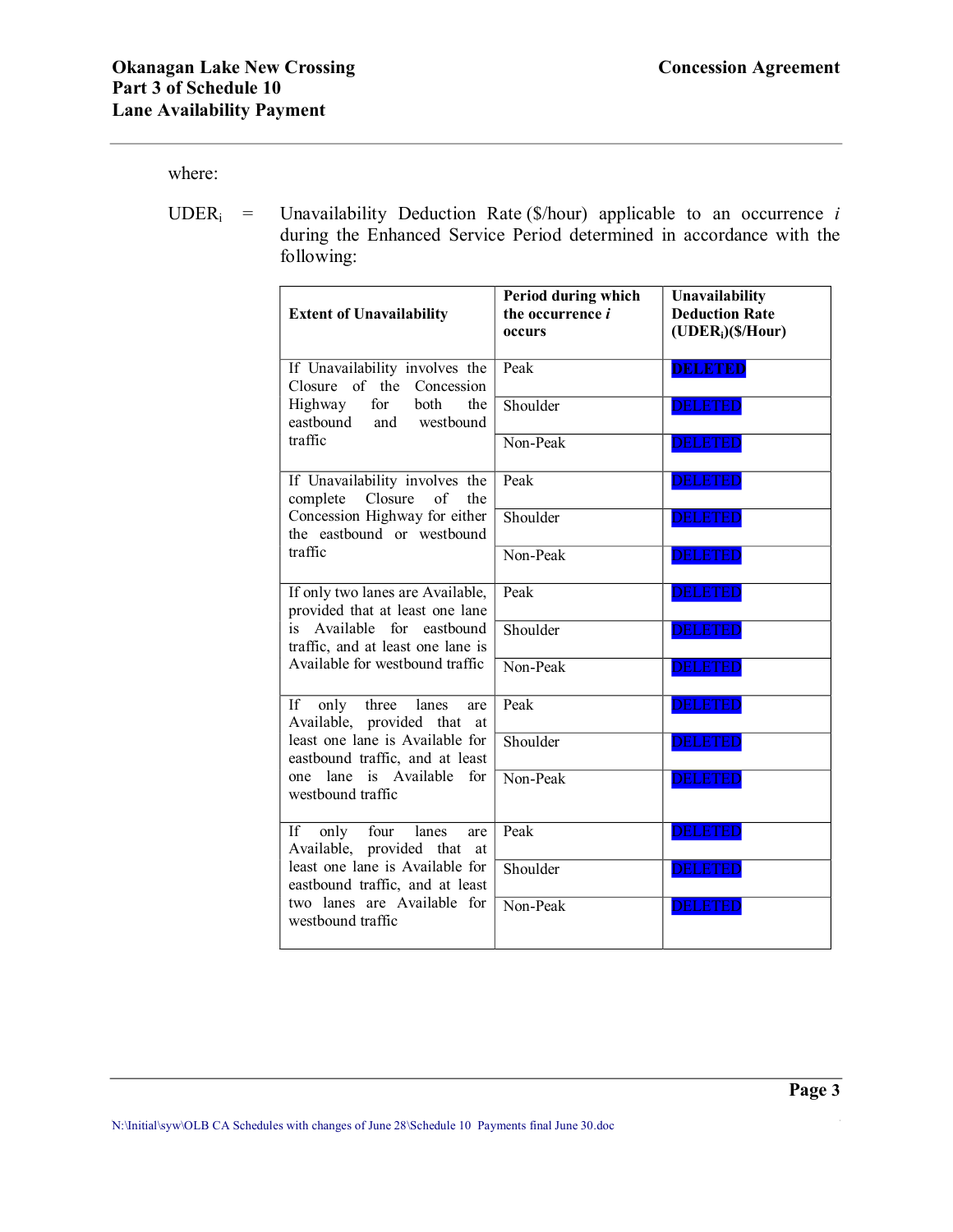| <b>Time Frame</b> | <b>Vehicles/Hour</b> |
|-------------------|----------------------|
| Peak              | ELETEL               |
| Shoulder          | DELETED              |
| Non-Peak          |                      |

"Peak", "Shoulder" and "Non-Peak" is determined by Vehicles/Hour as follows:

"Vehicles/Hour" means the average number of Counted Vehicles per hour during the comparable hour on a comparable day within seven days immediately preceding occurrence *i*. If there is no comparable day within such period, then a comparable day within 14 days preceding occurrence *i* will be used. If occurrence *i* takes place on a non-Working Day, the average number of Counted Vehicles per hour during the comparable hour on same non-Working Day in the previous calendar year will be used.

"Working Day" means a day (other than Saturday and Sunday) on which banks are open for business in the City of Kelowna.

- UDERF<sub>i</sub> = The duration of Unavailability of occurrence *i*, measured in hours, rounded to the nearest two decimal places in respect of any part of an hour.
- $DFE_i$  = Deduction Factor applicable to occurrence *i* determined in accordance with the following:

| Duration of Unavailability of   Deduction Factor (DFE <sub>i</sub> )<br>occurrence <i>i</i> |     |
|---------------------------------------------------------------------------------------------|-----|
| $\leq$ 20 minutes                                                                           |     |
| $>$ 20 minutes and $\leq$ 30 minutes                                                        | 10  |
| $>$ 30 minutes and $\leq$ 60 minutes                                                        | 15  |
| $> 60$ minutes and $\leq 90$ minutes                                                        | 2 O |
| $> 90$ minutes                                                                              | つく  |

3. The Concessionaire will calculate and report to the Province the Unavailability Deductions monthly in arrears, the first calculation to be made within 10 days of the expiry of one month from the commencement of the Enhanced Service Period. The Concessionaire will report the calculated Unavailability Deductions in writing to the Province, setting out the calculations of the Unavailability Deductions and the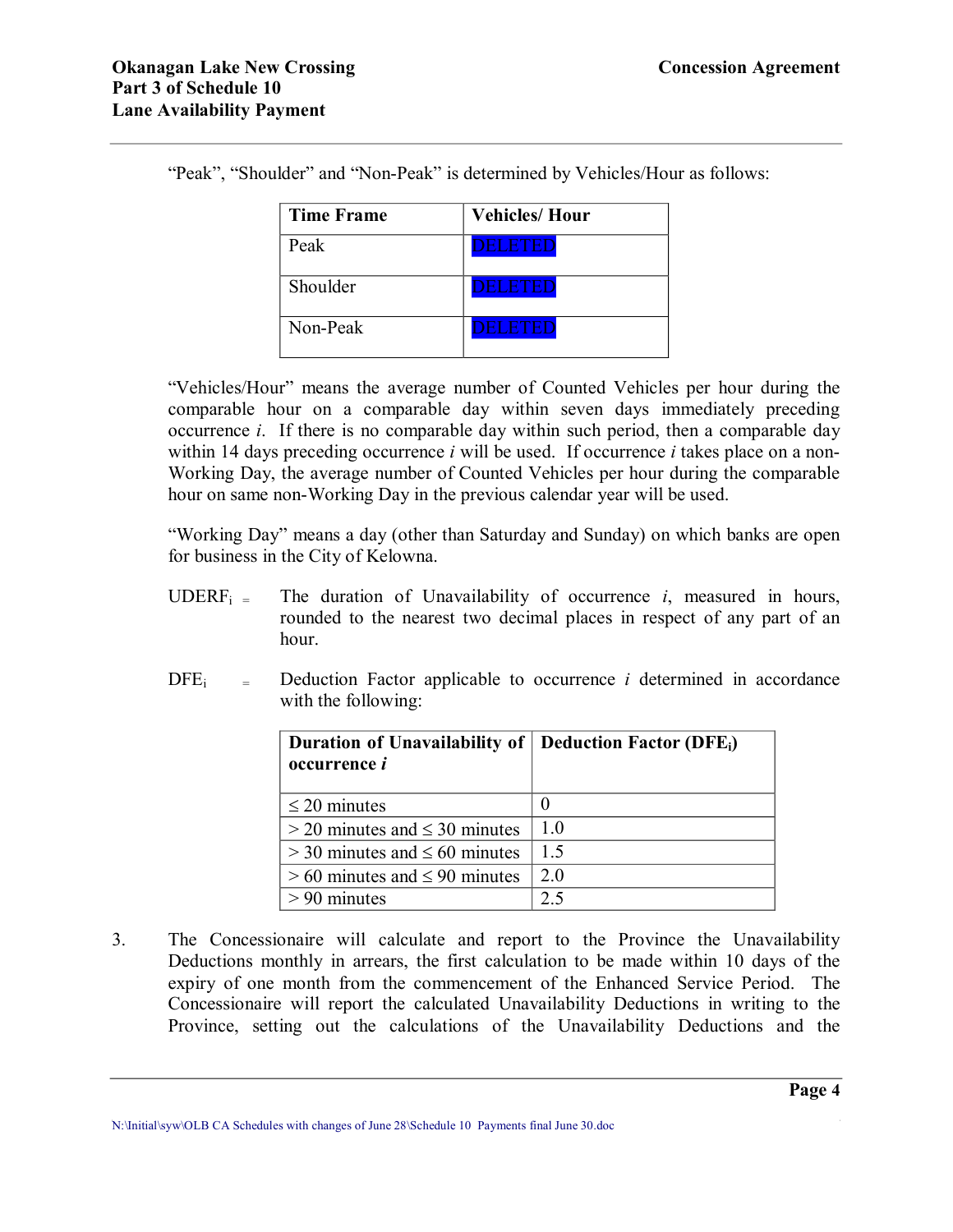information supporting such calculations in detail, together with applicable supporting documents.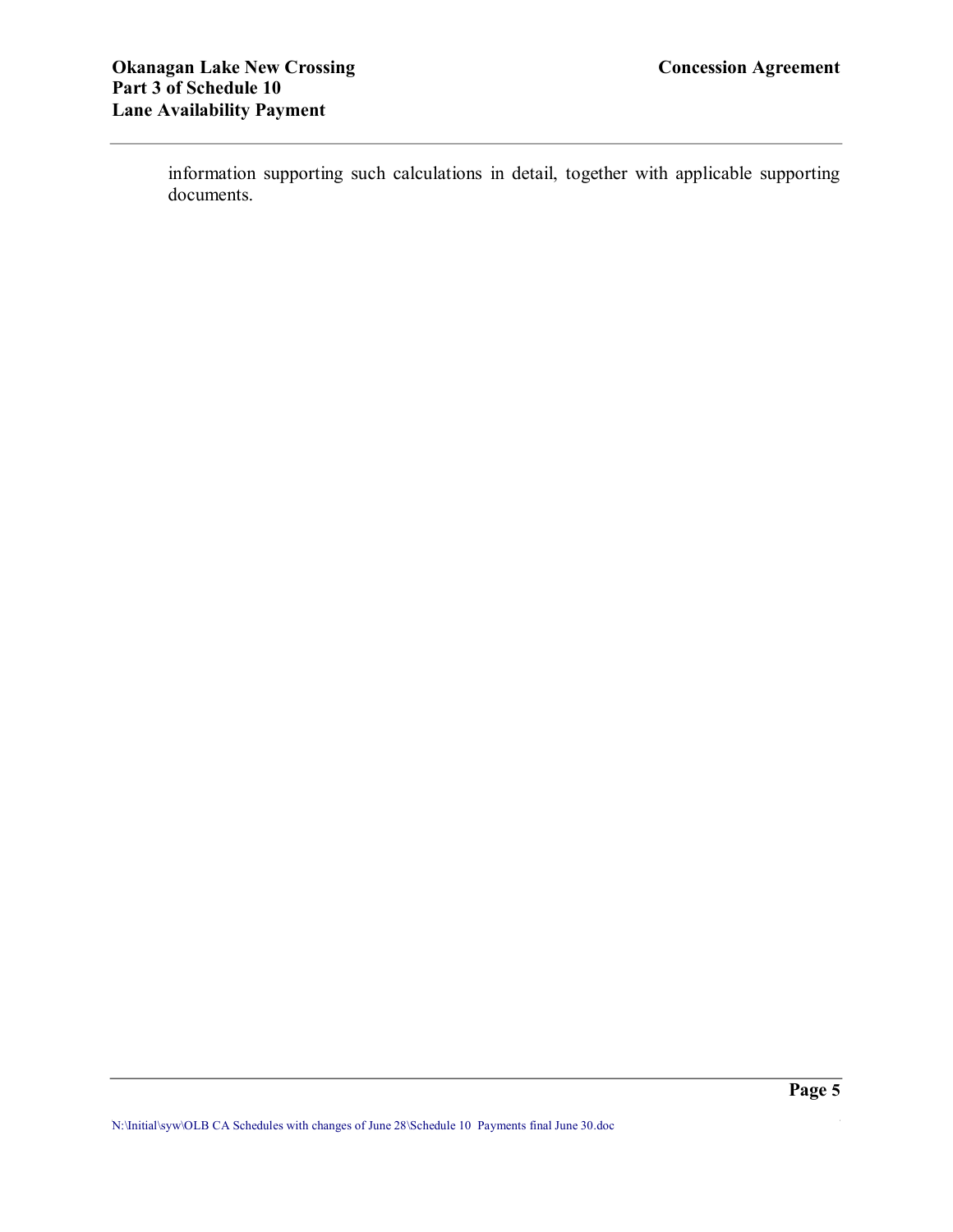## **PART 4 OF SCHEDULE 10**

### **SAFETY PERFORMANCE PAYMENT**

- 1. The Province will measure safety performance on a three-year rolling average basis. In the first and second Contract Year of the Enhanced Service Period where a three-year rolling average is not available, the Province will use the respective one and two-year average in the calculation and adjust in the third Contract Year, when the information is available.
- 2. The Safety Performance Payment ("SPP<sub>n</sub>") is determined by the following formula:

$$
SPP_n = SPPB * SPPR_n * [1 + (IF_{SPP} * PPI_n)]
$$

where:

- $SPPB$  = Safety Performance Payment Base  $(\$)$ , being **DELETED**. If Contract Year  $n$  is less than one year, this amount will be reduced proportionately by reference to the number of days in the relevant Contract Year relative to 365.25.
- $SPPR_n$  = The applicable Safety Performance Payment Ratio determined in accordance with the following table using the accident frequency and the severity ratio:

|                                 |            | <b>Accident Frequency</b> |                         |                         |                         |                       |
|---------------------------------|------------|---------------------------|-------------------------|-------------------------|-------------------------|-----------------------|
|                                 |            | $0 - 7$                   | $8 - 15$                | $16-22$                 | 23-30                   | $>30$                 |
|                                 |            |                           |                         |                         |                         |                       |
|                                 | $0 - 20%$  | <b>DEL</b>                | $\overline{\rm DEL}$    | $\overline{\rm DEL}$    | $\overline{\text{DEL}}$ | DEL                   |
|                                 | 20.01-40%  | DEL.                      | DEL.                    | $\overline{\text{DEL}}$ | $\overline{\text{DEL}}$ | DEL                   |
| <b>Severity</b><br><b>Ratio</b> | 40.01-60%  | <b>DEL</b>                | <b>DEL</b>              | <b>DEL</b>              | $\overline{\text{DEL}}$ | DEL                   |
|                                 | 60.01-80%  | <b>DEL</b>                | $\overline{\text{DEL}}$ | $\overline{\text{DEL}}$ | $\overline{\text{DEL}}$ | $\overline{\rm{DEL}}$ |
|                                 | 80.01-100% | $\overline{\text{DEL}}$   | DEL                     | DEL                     | DEL                     | <u>DEI</u>            |

If Contract Year *n* is less than one year, the accident frequency numbers in the above table will be reduced proportionately by reference to the number of days in the relevant Contract Year relative to 365.25.

 $IF_{SPP}$  = Indexation factor, being **DELETED**.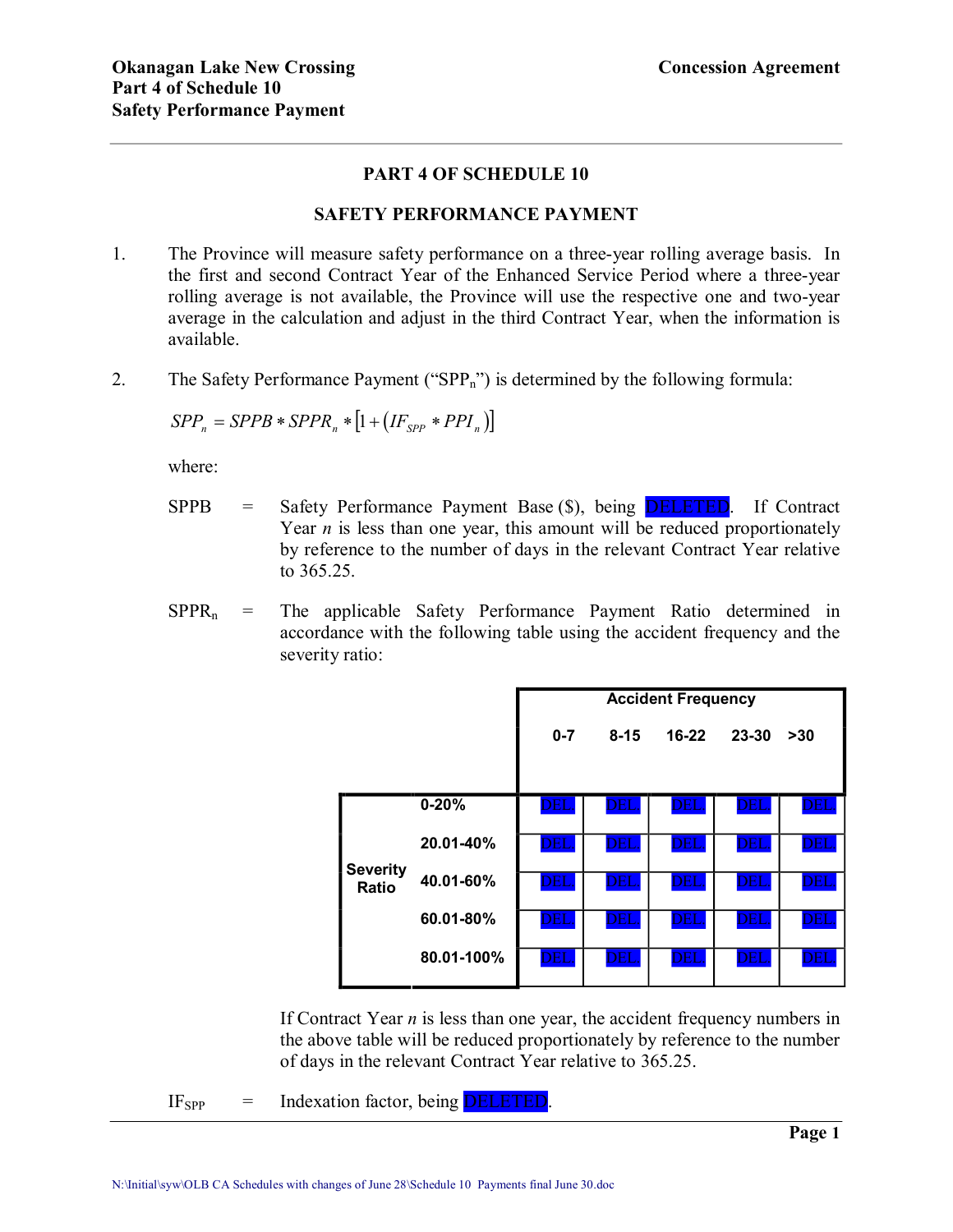- $PPI_n$  = Has the meaning given in paragraph 1 of Part 2 of Schedule 10 [Traffic Volume Payment].
- 3. The Province currently classifies all accidents by the following categories; Property damage only, accidents which result in personal injury and accidents which result in fatalities. Safety Performance Payments will be calculated based on a Severity "Ratio" which will be calculated as (the number of fatal accidents plus personal injury accidents) divided by (the total number of accidents).
- 4. The Province will recalibrate the Severity Ratio or the Accident Frequency or both set out in the table in paragraph 2 of this Part 2 every five years to adjust for traffic volumes and the general safety performance in British Columbia highways. The benchmark will also be recalibrated if police accident reporting standards materially change. The recalibration will involve comparing the police reported collisions on the New Highway with other safety data sets that provide a guide to assess the accuracy of the police reported collisions. The other safety data sets may include a reference group of highways located within the area of the New Highway, a group of highways within British Columbia that are considered similar to the New Highway and the ICBC claims-based collisions that are reported in the area of the New Highway.
- 5. The Concessionaire will calculate and report to the Province the Safety Performance Payments annually in arrears, the first calculation to be made within 30 days of the expiry of the first Contract Year of the Enhanced Service Period. The Concessionaire will set out calculations of the Safety Performance Payments in detail in the Annual Reconciliation Notice of that Contract Year.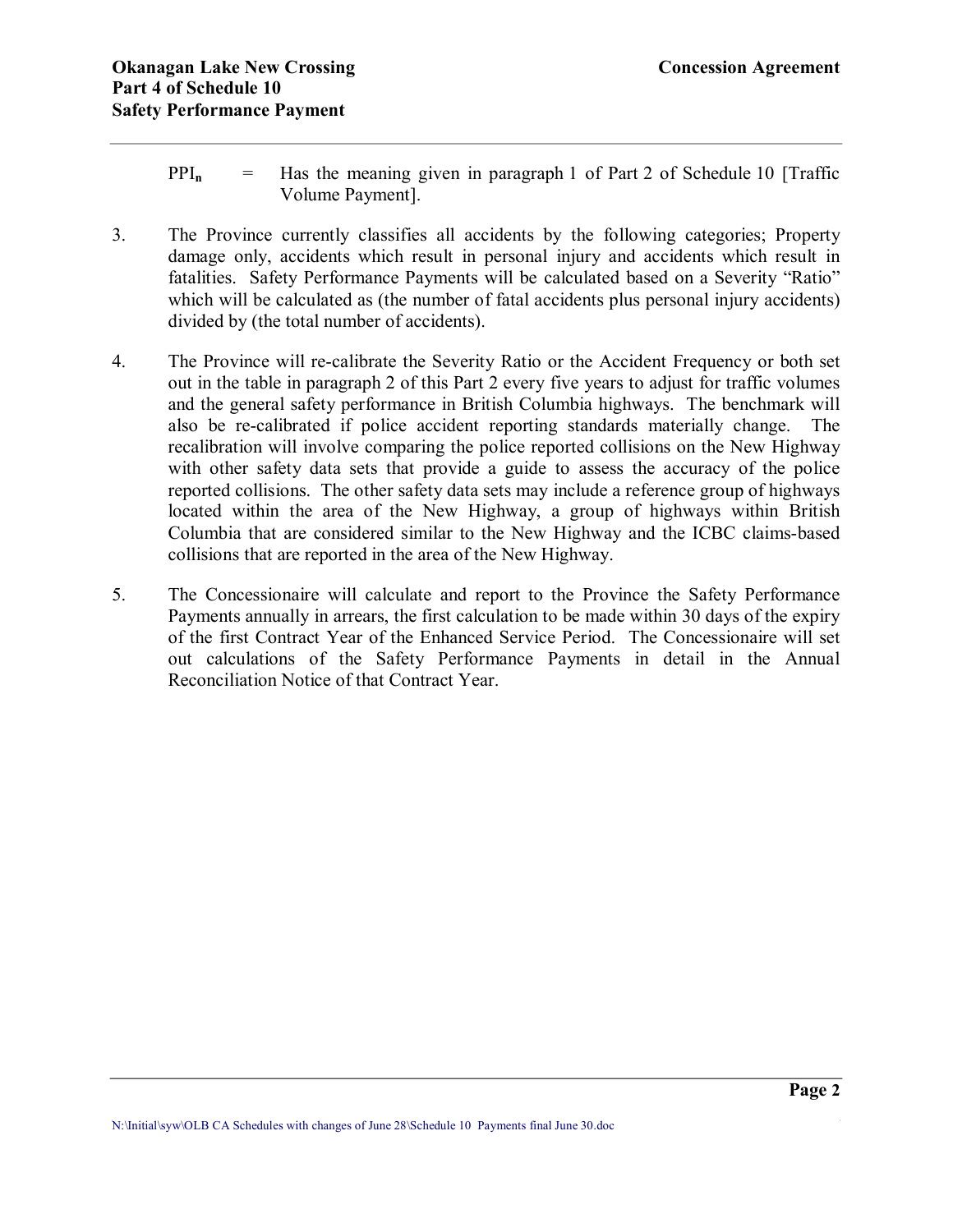## **PART 5 OF SCHEDULE 10**

## **USERS SATISFACTION PAYMENT**

- 1. In this Part 5, "Survey Results" means the score quantified by the Province on the basis of the results of the survey referred to in paragraph 4 of Section A of Part 7 of Schedule 10 [Monitoring and Measurement].
- 2. The Province will quantify the results of the survey referred to in paragraph 4 of Section A of Part 7 of Schedule 10 [Monitoring and Measurement] on a score of between 0 and 100 based on the provisions on stakeholder assessment located in Appendix 2 to this Schedule 10 [Payments].
- 3. The Users Satisfaction Payment  $(\hat{\mathbf{S}})$  for the Contract Year *n* ("USP<sub>n</sub>") is calculated as follows:

#### **Error! Objects cannot be created from editing field codes.**

where:

- USPB = The Users Satisfaction Payment Base (\$), being **DELETED**. If Contract Year  $n$  is less than one year, this amount will be reduced proportionately by reference to the number of days in the relevant Contract Year relative to 365.25.
- $USPF_n$  = The Users Satisfaction Payments Factor for the Contract Year *n*:
	- (a) DELETED
	- (b) **DELETED;**
	- (c) **DELETED**
	- (d) **DELETED**.
- $IF_{\text{USP}}$  = Indexation factor, being **DELETED**.
- $PPI_n$  = Has the meaning given in paragraph 1 of Part 2 of Schedule 10 [Traffic Volume Payment].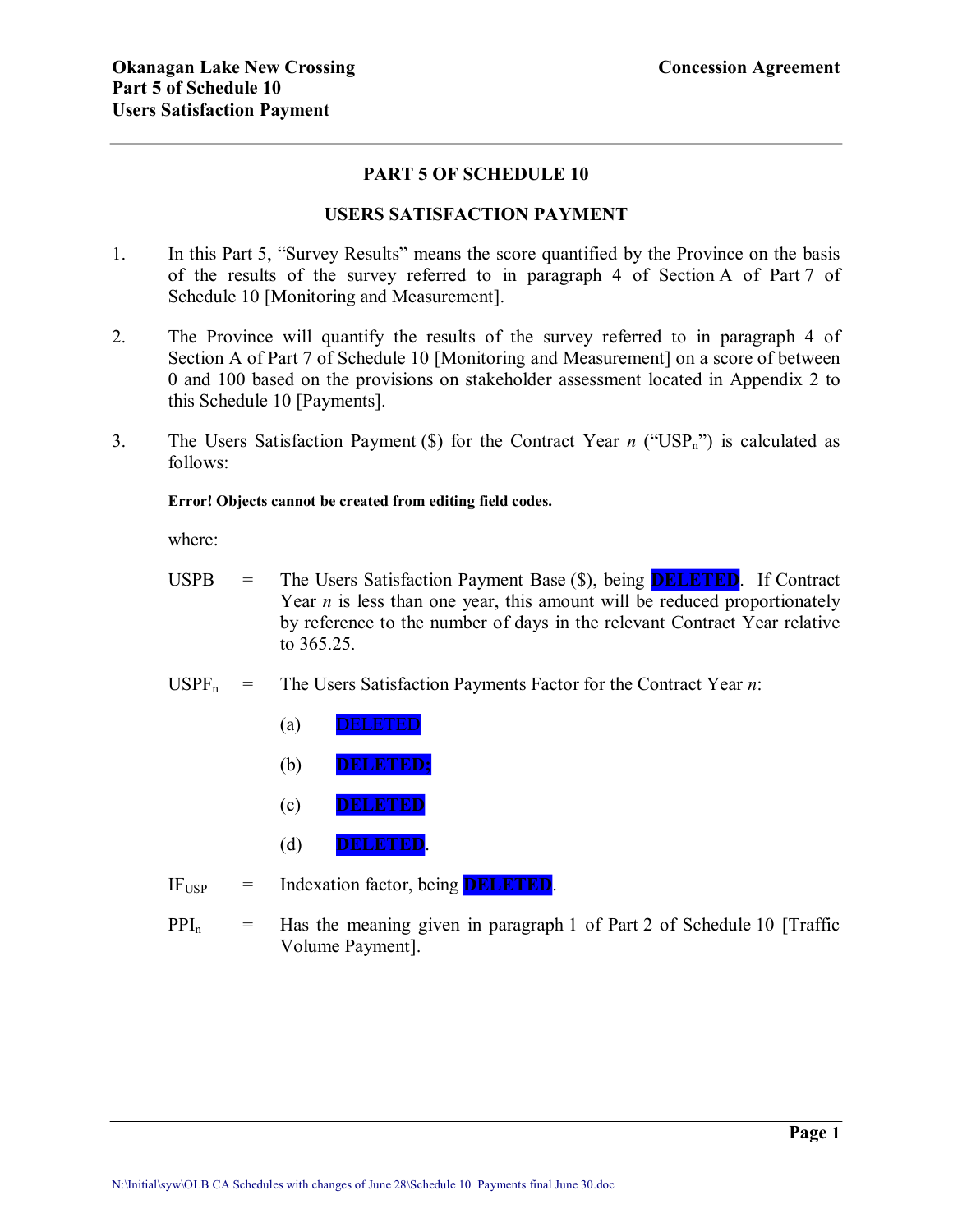4. The Concessionaire will calculate the Users Satisfaction Payments annually in arrears, the first calculation to be made within 30 days of the expiry of the first Contract Year of the Enhanced Service Period. The Concessionaire will set out calculations of the Users Satisfaction Payment in detail in the Annual Reconciliation Notice of that Contract Year, and determine the actual Enhanced Service Performance Payments in respect of that Contract Year.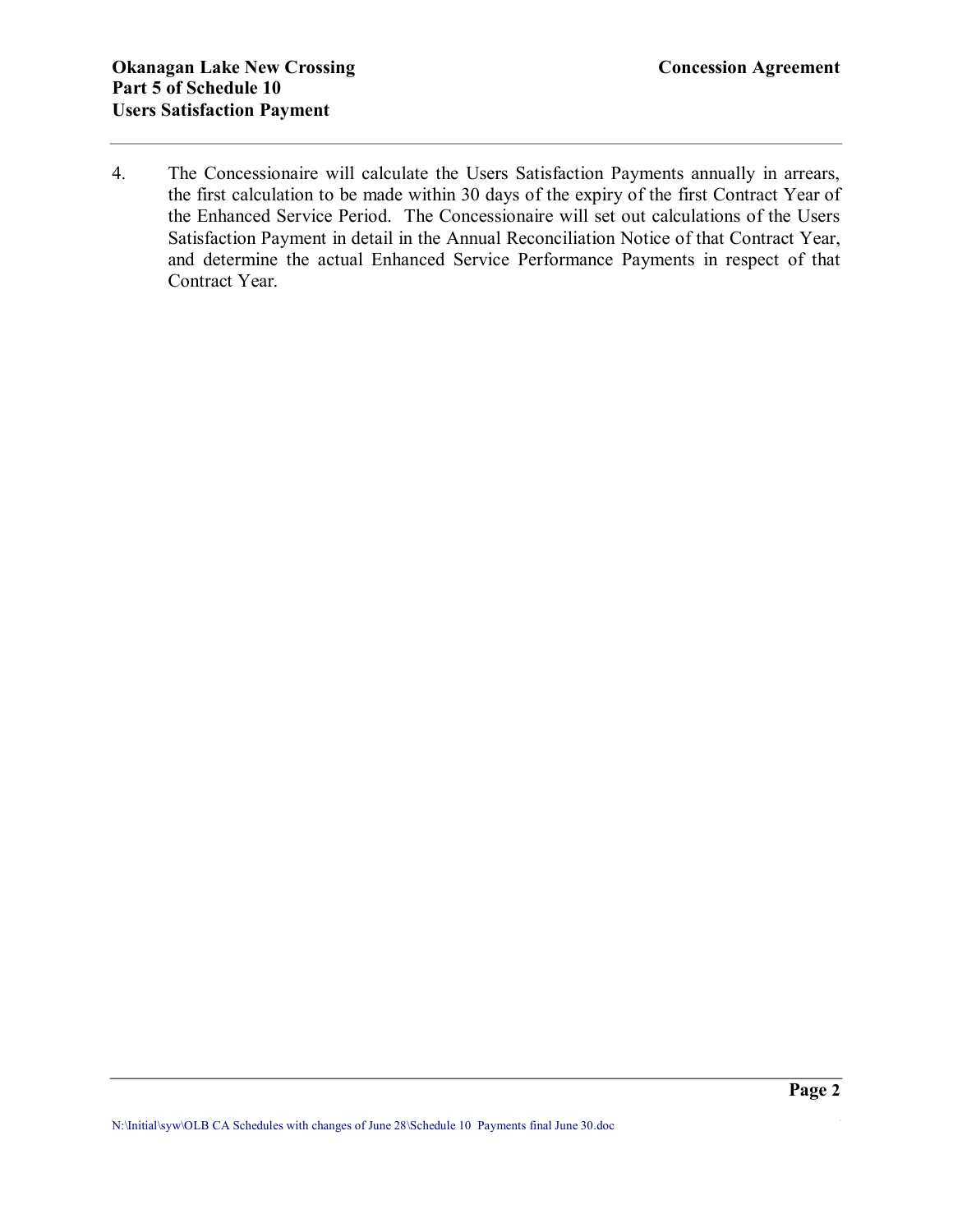## **PART 6 OF SCHEDULE 10**

### **PAYMENT RETENTIONS**

- 1. The Province may withhold from any instalment payment of Enhanced Service Performance Payments due in any month to the Concessionaire:
	- 1.1 an amount, determined in accordance with paragraph 2 of this Part 6, as security for Completion if Completion does not occur on or before the Scheduled Completion Date ("Completion Retention"); and
	- 1.2 an amount, determined in accordance with paragraph 4 of this Part 6, as security for the performance by the Concessionaire of its obligations to maintain the Project Facilities in the condition described in paragraph 4 of this Part 6 ("Asset Condition Retention") below.
- 2. The Province may withhold the Completion Retention during the period commencing from the Scheduled Completion Date until Completion occurs. The Completion Retention for a month  $m$  ("CR<sub>m</sub>") will be calculated as follows:

 $CR<sub>m</sub> = CRR* FCP$ 

Where:

- CRR = The Completion Retention Rate (\$), being **DELETED** per day.
- $FCP = The number of days between:$ 
	- (a) the Scheduled Completion Date and the first day of month *m*, whichever is the later; and
	- (b) the last day of the month *m* or the Completion Date, whichever is the earlier.
- 3. The Province will return to the Concessionaire the Completion Retention within 30 days of Completion.
- 4. If at any time during the Enhanced Service Period, the Project Facilities do not comply with the asset condition requirements set out in the Highway Asset Preservation Performance Measures and Local Area Specifications (the "Specified Condition"), the Province shall withhold the Asset Condition Retention from each monthly instalment of the Enhanced Service Performance Payments during the period commencing from the date on which it is first determined that the Project Facilities do not comply with the Specified Condition until the earlier of: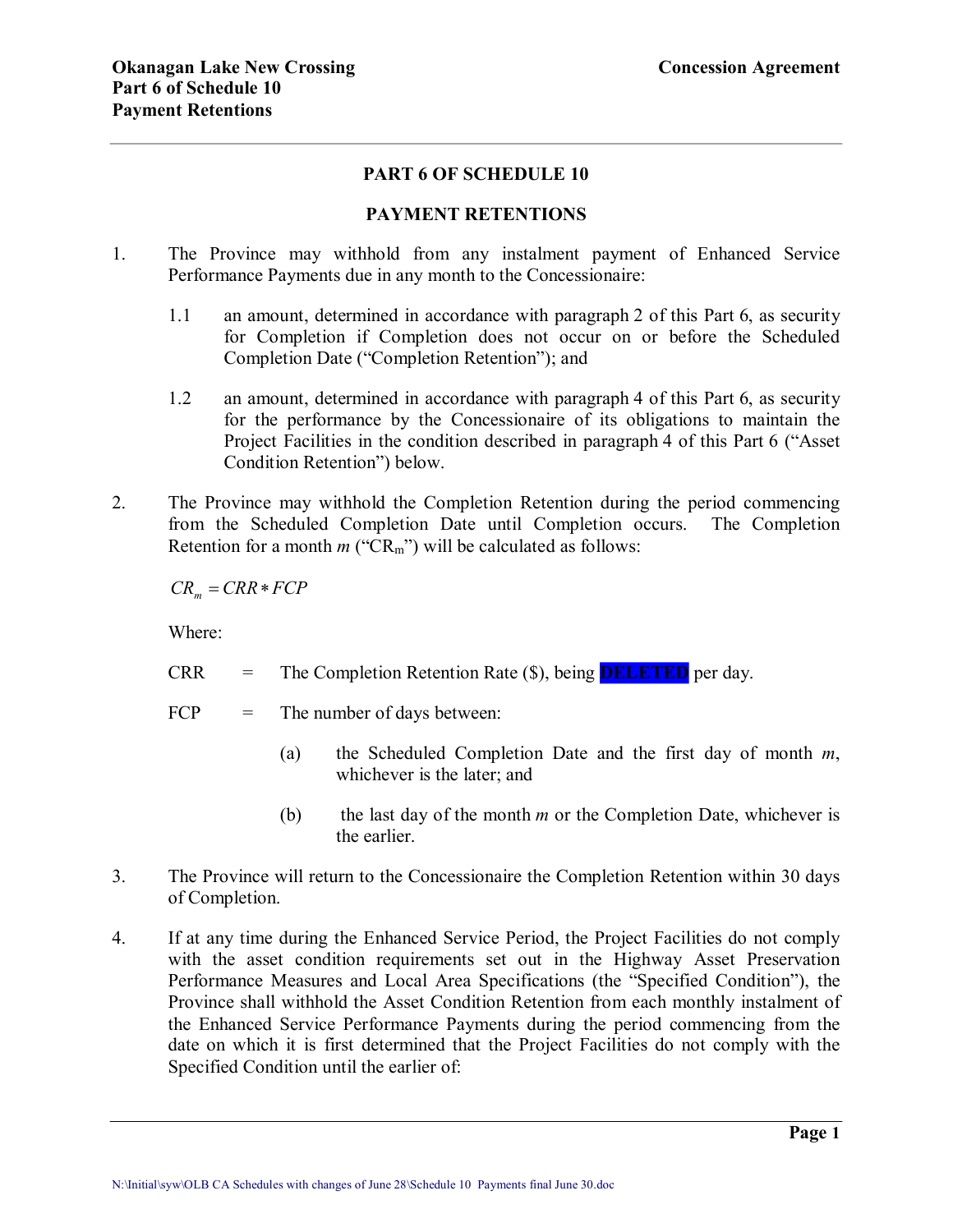- (a) the first Monthly Retention referred to in Section 19.7 [Retention Account] of this Agreement; or
- (b) the Project Facilities are brought to a condition that meets or exceeds the Specified Condition.

The Asset Condition Retention for a month  $m$  ("ACR<sub>m</sub>") in Contract Year  $n$  will be calculated as follows:

$$
ACR_m = (ARE_n * RF) - DACR
$$

Where:

 $ARE<sub>n</sub>$  = The cost of carrying out (or if work is being undertaken, of completing) works of renewal, reconstruction, repair and reinstatement in order to ensure that the Project Facilities will meet or exceed the Specified Condition. The cost will be determined every Contract Year, within the first 30 days of Contract Year *n* in accordance with paragraph 5 of this Part 6.

RF = Retention Factor, being **DELETED**.

DACR = The aggregate of all Asset Condition Retentions made in Contract Year *n* prior to month *m.*

- 5. Unless otherwise agreed between the parties,  $ARE_n$  will be determined on the basis of the costs of the relevant works set out in the Concessionaire's annual capital plan for Contract Year *n*. If any such cost is not in the annual capital plan, it will be the Province's reasonable estimate of such cost. If the Concessionaire does not agree with the Province's estimate of such cost, the Concessionaire will notify the Province in writing giving details of the grounds of its disagreement and the Concessionaire's estimate of the cost, failing which the Concessionaire will be deemed to have agreed to the Province's estimate. If no agreement is reached between the Concessionaire and the Province on the amount of such cost within 60 days of the Province's receipt of the Concessionaire's estimate, either the Province or the Concessionaire may refer the matter to the Disputes Resolution Procedure for determination of the cost of the works. Within 30 days of the determination of such amount in accordance with the Disputes Resolution Procedure, the Province and the Concessionaire will take such steps as are necessary to adjust for any over or under retention.
- 6. The Province will return to the Concessionaire the Asset Condition Retention within 30 days of receiving an asset condition report referred to in the Reporting Specifications for Highway Concessions referred to in paragraph 1.8 of Part 1 of Schedule 7 [O&M Output

**\_\_\_\_\_\_\_\_\_\_\_\_\_\_\_\_\_\_\_\_\_\_\_\_\_\_\_\_\_\_\_\_\_\_\_\_\_\_\_\_\_\_\_\_\_\_\_\_\_\_\_\_\_\_\_\_\_\_\_\_\_\_\_\_\_\_\_\_\_\_\_\_\_\_\_\_\_\_ Page 2** N:\Initial\syw\OLB CA Schedules with changes of June 28\Schedule 10 Payments final June 30.doc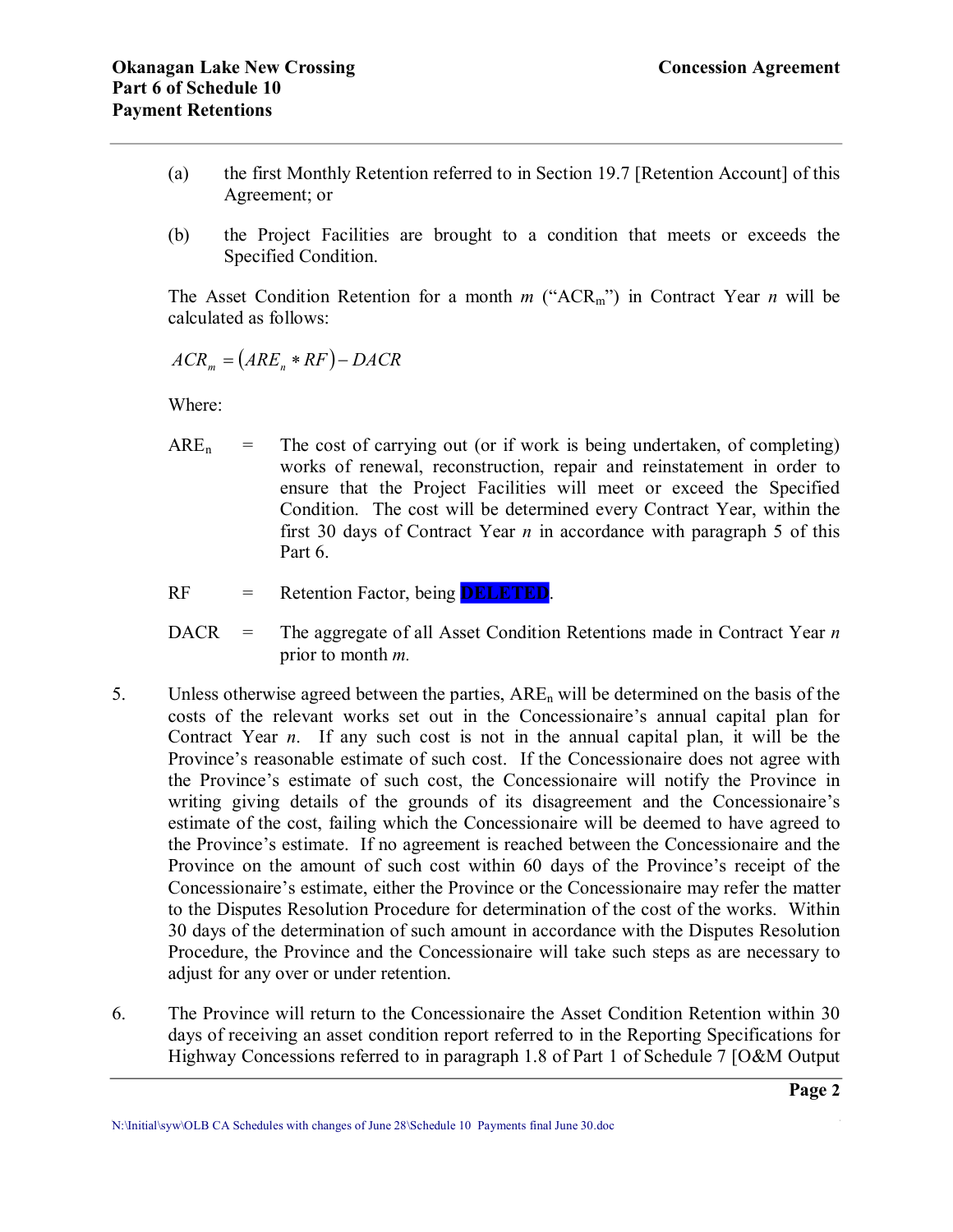Specifications] or other evidence satisfactory to the Province confirming that the Project Facilities meet or exceeds the Specified Condition.

- 7. If the aggregate of the Completion Retention and the Asset Condition Retention ("Payment Retention") in any month exceeds the monthly instalment of the Enhanced Services Performance Payment to which the Concessionaire is otherwise entitled for that month, then the Province will be entitled to set-off the shortfall against any subsequent monthly payments of the Enhanced Services Performance Payment in addition to the Payment Retention that is otherwise to be withheld from such subsequent monthly payments of the Enhanced Services Performance Payment. For greater certainty, such retentions will not be affected by or subject to any readjustment on account of any subsequent reconciliation of the monthly payments of an Enhanced Services Performance Payment pursuant to Section 32 [Calculation Of Payments].
- 8. The Concessionaire will not be entitled to any interest or compensation on the Payment Retentions.
- 9. The foregoing provisions of this Part 6 will not apply if and to the extent that the Concessionaire provides the Province with a letter of credit, guarantee or other form of security as security for the Concessionaire's obligations relating to such Payment Retentions issued by a bank or other institution approved by the Province and in form and substance acceptable to the Province (in each case in the Province's absolute and unfettered discretion). If the Concessionaire delivers a letter of credit, guarantee or other form of security to the Province in accordance with the aforesaid, the Province will pay the balance of the Payment Retentions then held by the Province to the Concessionaire and will not make any further Payment Retentions.
- 10. The holding of the Payment Retentions and the estimation of the cost of works by the Province in accordance with this Part 6 will not in any way prejudice or affect any other rights or remedies of the Province for the purpose of ensuring the full performance of Concessionaire's obligations under this Agreement.
- 11. If the Province exercises its rights under Section 26.5.1 of this Agreement to remedy the Concessionaire's failure, the Province shall be entitled to deduct and retain absolutely for its own benefit, from the Payment Retentions then held by the Province, an amount equal to the costs and expenses of remedying such failure.
- 12. Upon the occurrence of an Event of Default or the termination of this Agreement, the Province may at its option and without prejudice to any of its other rights or remedies apply all or any part of the Payment Retentions then held by the Province in payment of any amount due from the Concessionaire to the Province or becoming due as a consequence of such Event of Default or any termination of this Agreement (including any damages arising from such Event of Default or termination).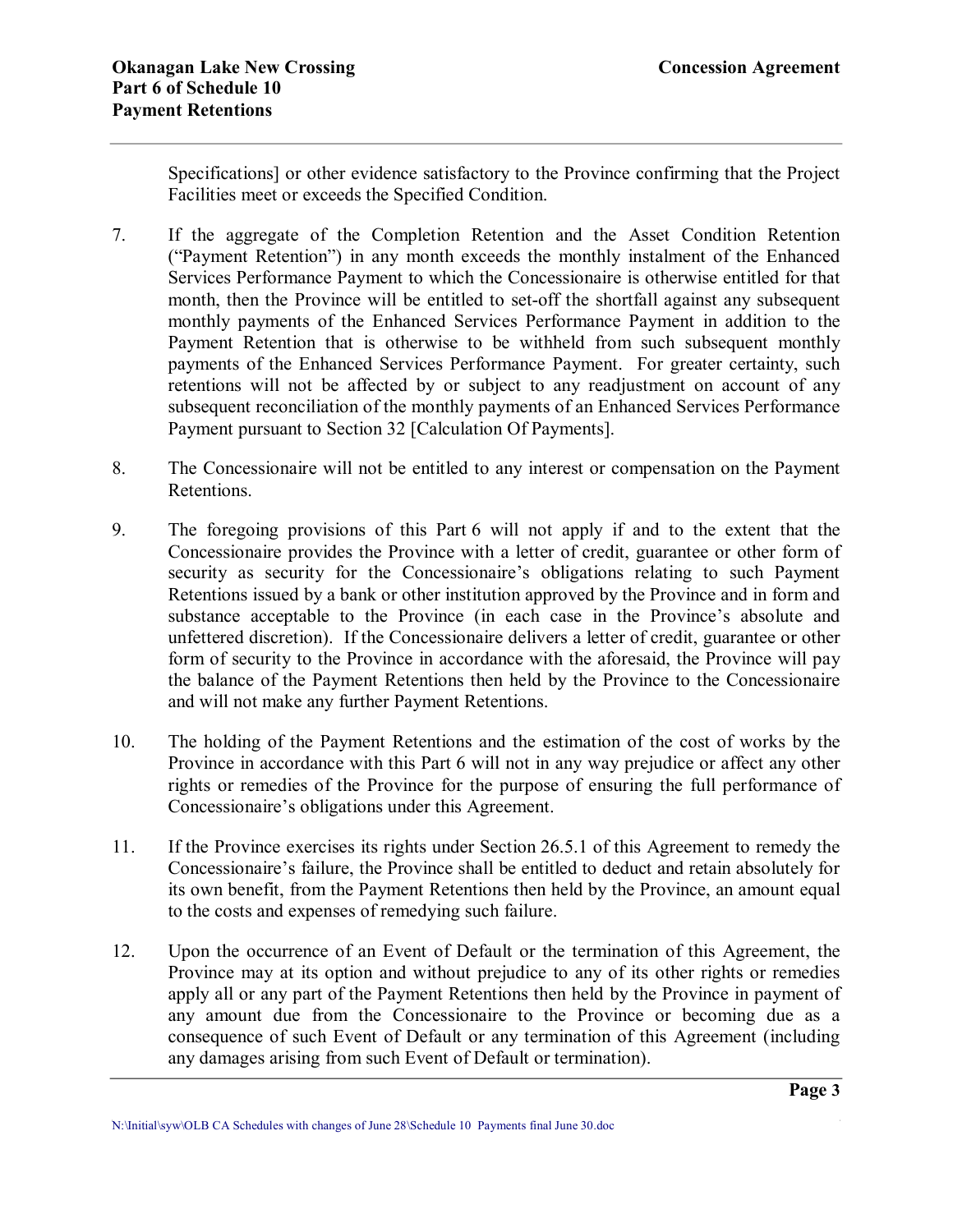## **PART 7 OF SCHEDULE 10**

### **MONITORING AND MEASUREMENT**

#### **SECTION A**

The Concessionaire will Measure and monitor, and manage and maintain records of the performance of the Undertakings in accordance with the Quality Documentation and the O&M Output Specifications. Such records will include Traffic Volume and Availability, Unavailability events including time, number of lanes and cause. The Province may inspect such records at any time upon reasonable notice.

### 1. Traffic Volume

The Concessionaire will Measure and record traffic (including calculations of the Counted Vehicles) for each lane of the Concession Highway in accordance with the Quality Documentation.

#### 2. Lane Availability

The Concessionaire must record Unavailability and maintain records of Lane Closure during the entire Contract Period in accordance with Section B of this Part 7. The Concessionaire will keep a record of all Unavailability Deductions and all factors in the calculation of Unavailability Deductions.

#### 3. Safety

Police traffic accident data will be used by the Province to calculate the Safety Performance Payment. The Concessionaire may maintain its own traffic accident records for its own data collection purposes.

#### 4. Users Satisfaction

The Concessionaire will undertake independent annual stakeholder surveys to assess the satisfaction of the users of the Concession Highway and stakeholders with performance of the Concessionaire. The surveys must be consistent with surveys undertaken by the Province and based on the provisions on stakeholder assessment located in Appendix 2 to this Schedule 10.

## 5. Performance Deductions and Retentions

5.1 The Concessionaire will implement a Quality Management System as required in this Agreement and undertake asset condition inspections and deliver reports on such asset condition inspections to the Province in accordance with the Highway Asset Preservation Performance Measures, the Local Area Specifications and the Reporting Specifications for Highway Concessions referred to in paragraph 1.8 of Part 1 of Schedule 7 [O&M Output Specifications].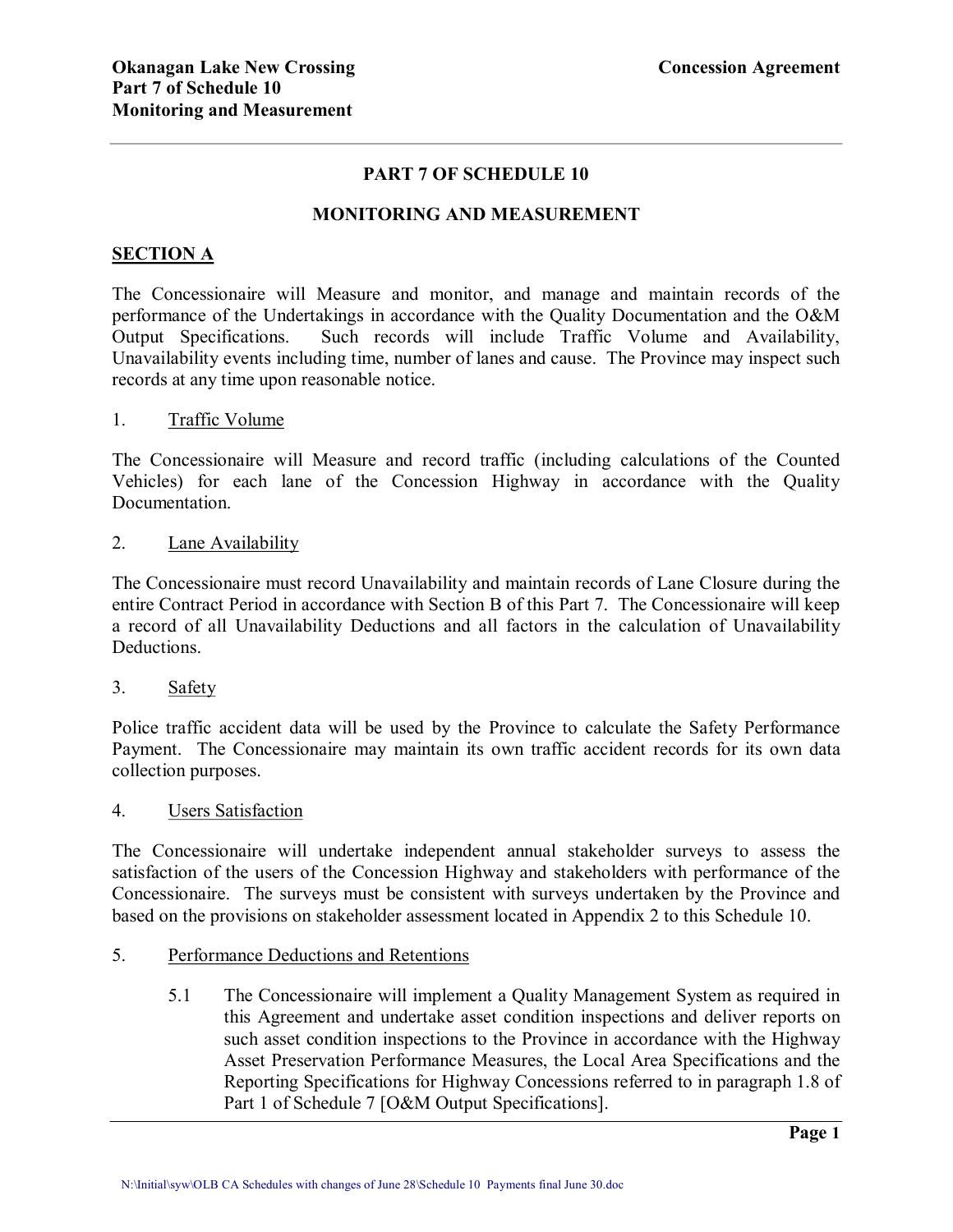- 5.2 In addition to the annual inspections, the Concessionaire will undertake a more detailed asset condition report every 5 years and provide a copy of the report to the Province in accordance with the Highway Asset Preservation Performance Measures, Local Area Specifications and the Reporting Specifications for Highway Concessions referred to in paragraph 1.8 of Part 1 of Schedule 7 [O&M Output Specifications].
- 6. Reporting and Audit
	- 6.1 The Concessionaire will be responsible for reporting all aspects of this Schedule, including traffic, Unavailability, safety incidents, minimum performance specifications and Users satisfaction as set out in Part 2 of Schedule 15 [Reports] and the Local Area Specifications.
	- 6.2 The Province has the right to audit all records relating to the Project and the Project Facilities in accordance with Section 25.2 [Audit and Inspection] of this Agreement, including traffic camera recordings, police reports, operations and maintenance records maintained by the Concessionaire, the records, reports and other information provided by the Concessionaire at any time, any information from police traffic accident records, Insurance Corporation of British Columbia records, camera surveillance and other Traffic Census Equipment, and any document or information relied on or used by the Concessionaire for the calculation of the Performance Payments.

## **SECTION B**

Unless otherwise specified, references to paragraphs in Section B of this Part 7 are to the paragraphs of this Section B.

1. Measurement Method

At all times from and after the issue of the Substantial Completion Certificate the traffic using any part of the Concession Highway will be continuously Measured by the Concessionaire at each Measurement Point using the Measuring Equipment.

- 2. Measurement Points
	- 2.1 Each of the following will be a Measurement Point for the purposes of this Agreement:
		- 2.1.1 each of the points at approximately Station 26+70 and 44+60.
		- 2.1.2 if, as a result of any Subsequent Scheme or Additional Works, the Measurement Points specified in paragraph 2.1.1 are insufficient or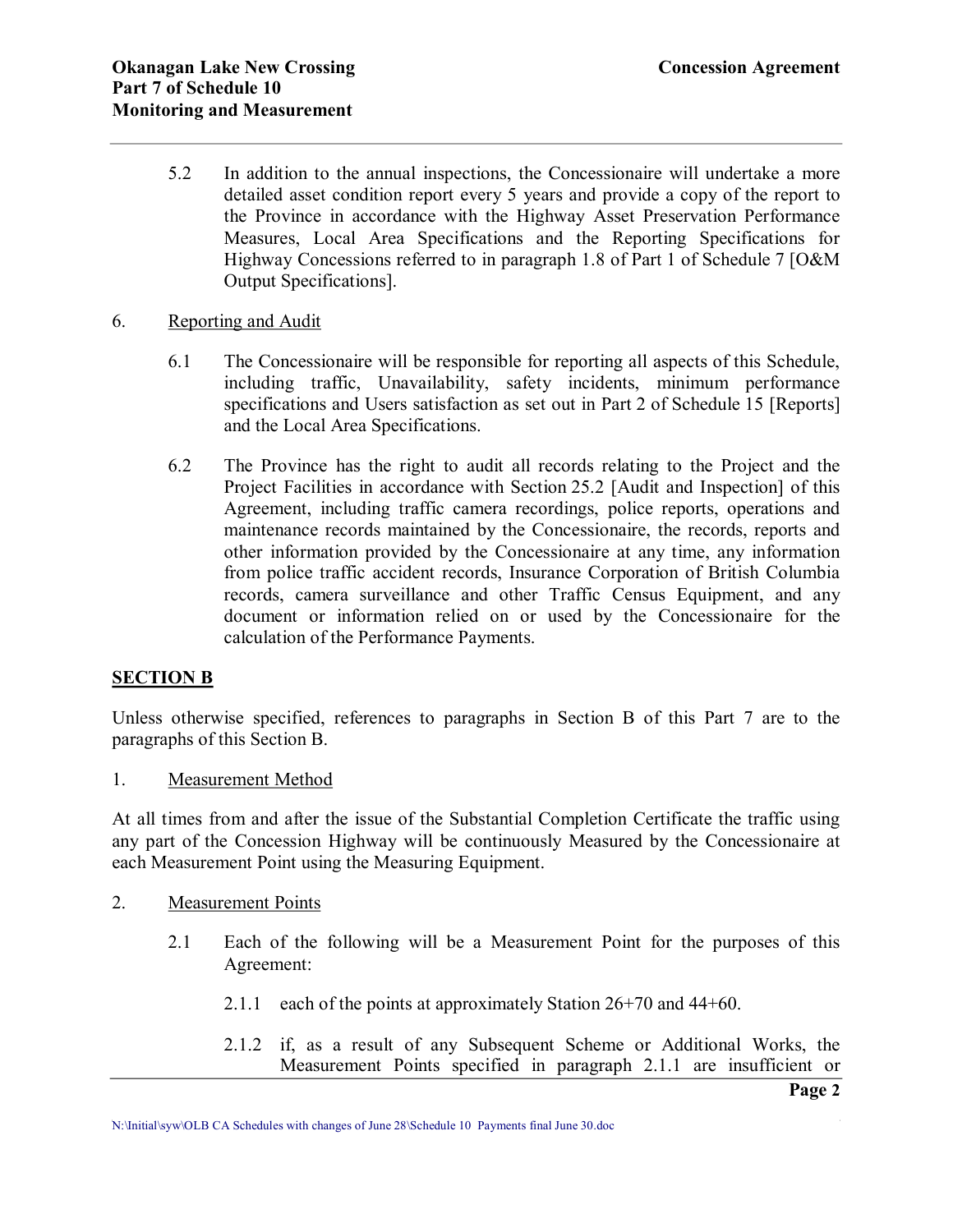inadequate to Measure the traffic using the Concession Highway to a level of accuracy equivalent to that prior to the Subsequent Scheme or Additional Works, such other point or points as necessary to Measure such traffic to such an equivalent level of accuracy.

- 2.2 If there is any Dispute between the Concessionaire and the Province's Representative as to the need for or location of any Measurement Point referred to in paragraph 2.1.2, such Dispute will at the request of either of them be submitted to the Disputes Resolution Procedure.
- 2.3 The Province will bear the cost of any additional Measurement Point required pursuant to paragraph 2.1.2 as a result of any Additional Works. The Concessionaire will bear the cost of any other Measurement Point required pursuant to paragraph 2.1.2 as a result of any Subsequent Scheme.

## 3. Measuring Equipment

- 3.1 The Concessionaire will provide and install (at its own cost, except as provided in paragraph 2.3) the following equipment (the "Measuring Equipment") at each Measurement Point:
	- 3.1.1 vehicle detection equipment meeting the specification set out in Part 1 of Schedule 5 [Construction Output Specifications], the Local Area Specifications and any other Technical Requirements;
	- 3.1.2 all other measuring and verification equipment (together with necessary housings, appliances and buildings) required to Measure the traffic passing the Measurement Point; and
	- 3.1.3 such cables or other means of electronic data transmission as necessary to connect the equipment referred to in paragraphs 3.1.1 and 3.1.2 to the public service telephone network and so as to enable the Province directly to receive data from the Measuring Equipment.
- 3.2 The Measuring Equipment will be capable of collecting the following Traffic Data on all lanes:
	- 3.2.1 recording each Vehicle passing the Measurement Point at the intervals specified in Section 2.3.7 of the Local Area Specifications;
	- 3.2.2 classifying each Vehicle passing the Measurement Point into one of length bins specified in Section 2.3.7 of the Local Area Specifications;
	- 3.2.3 recording the time of each Vehicle passing the Measurement Point; and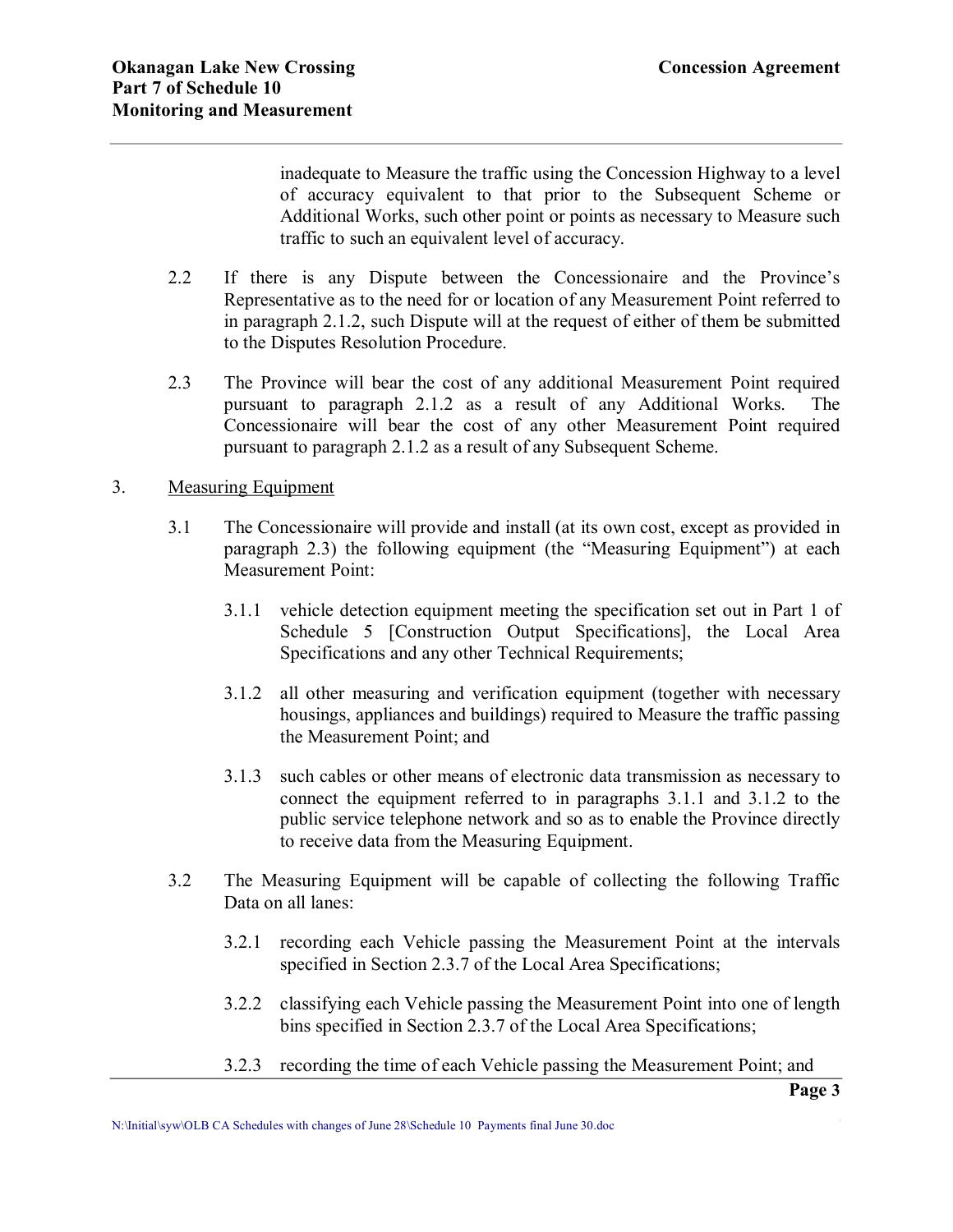3.2.4 recording the speed of each Vehicle passing the Measurement Point into one of the categories specified in Section 2.3.7 of the Local Area Specifications.

The Measuring Equipment at each Measurement Point will operate in accordance with requirements of this Part 7 for not less than 98% of the time during every 12 month period. The Measuring Equipment will include adequate devices to prevent tampering or interference by unauthorized persons.

- 3.3 The Measuring Equipment will include such alternative facilities as may reasonably be required to ensure that failure or withdrawal for maintenance or adjustment of any individual component does not materially affect the Measurement of traffic by the Measuring Equipment.
- 3.4 Prior to the installation or replacement of any component of the Measuring Equipment which may materially affect the accuracy of Measurement of such Measuring Equipment, the Concessionaire will notify the Province's Representative of the design and type of such equipment and such notice will be dealt with under the Review Procedure.
- 3.5 Without limitation to any other provision of this paragraph 3, the Concessionaire will design, supply, install, test, commission, maintain, repair, replace and operate all Measuring Equipment in accordance with Part 1 of Schedule 5 [Construction Output Specifications], the Local Area Specifications and other Technical Requirements and with Good Industry Practice.
- 3.6 The Province will be entitled at any time and from time to time to install and operate (at its own expense and risk) at any Measurement Point:
	- 3.6.1 check measuring equipment to check the Measurement of the traffic at such Measurement Point; and/or
	- 3.6.2 equipment linked directly to the Measuring Equipment,

to provide at the Province's premises independent confirmation and/or direct readings of the Measurement of the traffic at such Measurement Point.

3.7 Any equipment installed by the Province pursuant to paragraph 3.6 will be compatible with and will not damage or interfere with the use or operation of the Measuring Equipment.

**\_\_\_\_\_\_\_\_\_\_\_\_\_\_\_\_\_\_\_\_\_\_\_\_\_\_\_\_\_\_\_\_\_\_\_\_\_\_\_\_\_\_\_\_\_\_\_\_\_\_\_\_\_\_\_\_\_\_\_\_\_\_\_\_\_\_\_\_\_\_\_\_\_\_\_\_\_\_ Page 4** N:\Initial\syw\OLB CA Schedules with changes of June 28\Schedule 10 Payments final June 30.doc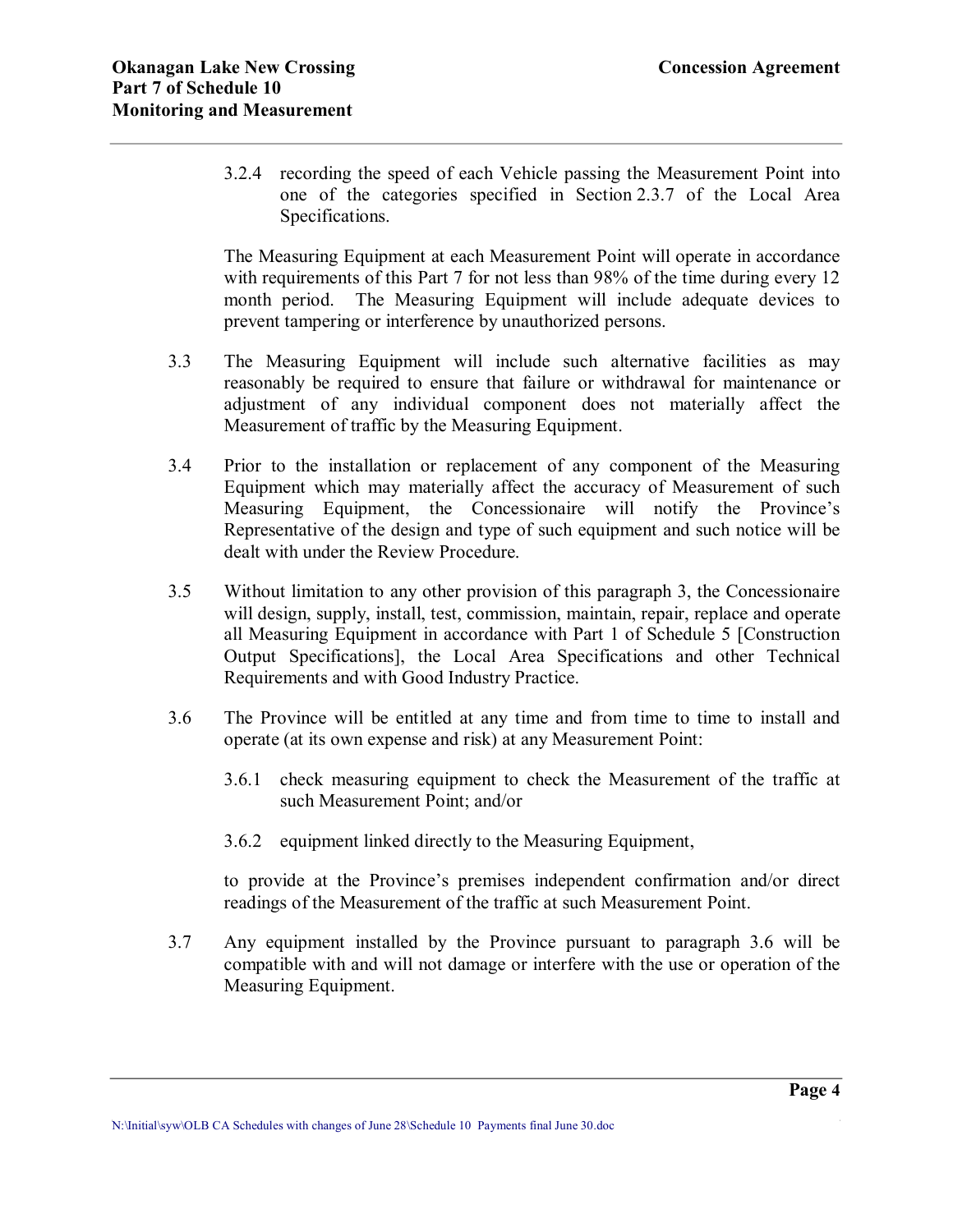### 4. Verification

- 4.1 The Concessionaire will develop and submit to the Province's Representative under the Review Procedure a methodology to Verify Traffic Data that:
	- 4.1.1 is completely independent of the Measuring Equipment:
	- 4.1.2 will provide a permanent record of verification data collected;
	- 4.1.3 will provide an auditable record such that the Verification can be independently checked; and
	- 4.1.4 will provide sufficient breakdown of data to identify the area in respect of which action needs to be taken when results are unsatisfactory.

The Concessionaire may at any time submit to the Province's Representative in accordance with the Review Procedure any proposed revision to the Verification methodology referred to above (as previously revised in accordance with this paragraph 4.1). The Province's Representative may object to any such proposed revision only on the grounds that the proposed Verification methodology would not meet any of the requirements of set out in this paragraph 4.1. From the date on which there has been no objection to any such revised Verification methodology under the Review Procedure, the Concessionaire will comply with such revised Verification methodology.

- 4.2 The Concessionaire will Verify the Measuring Equipment at each Measurement Point at least once in every 90 days or at such other frequency as may be agreed by the Province's Representative. Without limitation to paragraph 7, the Concessionaire will adjust the Measuring Equipment to read centrally and accurately within the following limits of accuracy (the "Measurement Limits of Accuracy"):
	- 4.2.1 (a) the count of the number of Motor Vehicles in each category specified in paragraph  $3.2.2$  in each direction - plus or minus  $2\%$ ; and
		- (b) the count of the total number of Motor Vehicles in each lane plus or minus 2%;

at (in both cases) 98% confidence interval, without bias to under-recording or over-recording, over every period of 24 hours for all speeds; and

4.2.2 the count of the total number of vehicles in each direction in each speed band specified in paragraph 3.2.4 - plus or minus 2% at 98% confidence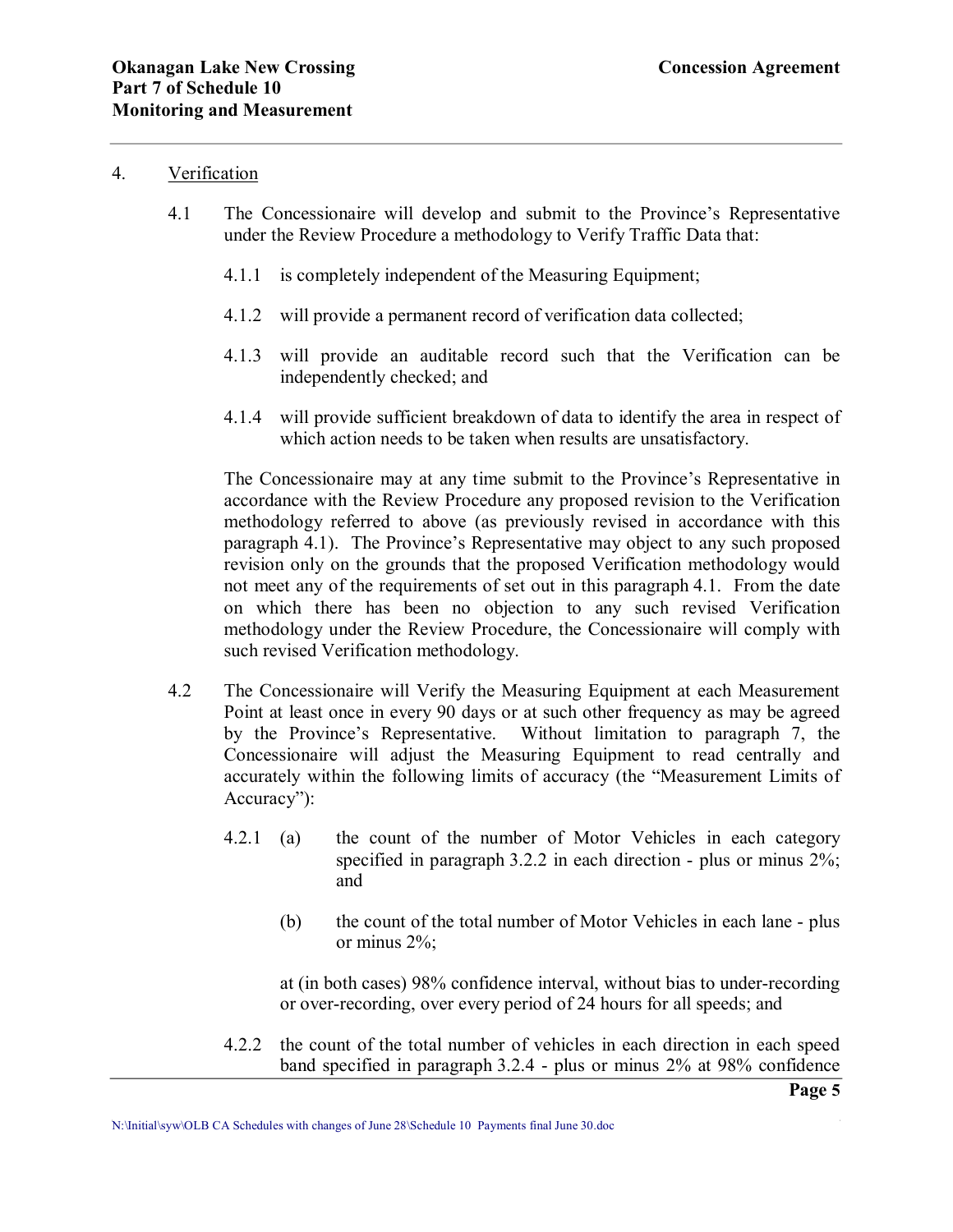interval, without bias to under-recording or over-recording, over every period of 24 hours for all speeds.

- 4.3 The Concessionaire will give to the Province's Representative reasonable notice of the date and time of any Verification pursuant to paragraph 4.2 and the Province's Representative will be entitled to attend and witness any such Verification. The Province's Representative may require the Concessionaire to Verify any Measuring Equipment at any other time.
- 4.4 Verifications will be made at the expense of the Concessionaire, except that the Province will bear the costs of the attendance of the Province's Representative at any Verification and the whole expense of any Verification (other than periodic Verification pursuant to paragraph 7) made at the request of the Province's Representative if the Measuring Equipment is found to be registering within the Measurement Limits of Accuracy.

## 5. Collection of Data

- 5.1 The Concessionaire will ensure that the Traffic Data is collected at such times and in such format as will enable the Concessionaire to prepare the Monthly Report in accordance with Part 2 of Schedule 15 [Reports].
- 5.2 Subject to paragraph 7, if there is more than one set of vehicle detection equipment measuring the same flow of traffic at a Measurement Point, then the traffic passing the Measurement Point during any period will be deemed to be the average of the figures produced by each of such sets of vehicle detection equipment during such period. Such average will be calculated and provided to the Province in the Monthly Report together with the figures produced for each of such sets of vehicle detection equipment.

## 6. Inspection and Auditing

The Province's Representative will be entitled at all reasonable times to inspect:

- 6.1 any Measuring Equipment; and
- 6.2 any charts or other measurement or test data relating to the Measuring Equipment.
- 7. Correction of Defects
	- 7.1 If at any time any Measuring Equipment is found to be defective or measuring outside the Measurement Limits of Accuracy, the Concessionaire will as soon as practicable adjust such equipment to read centrally and accurately within such limits or (if that is not possible) will replace it with serviceable equipment.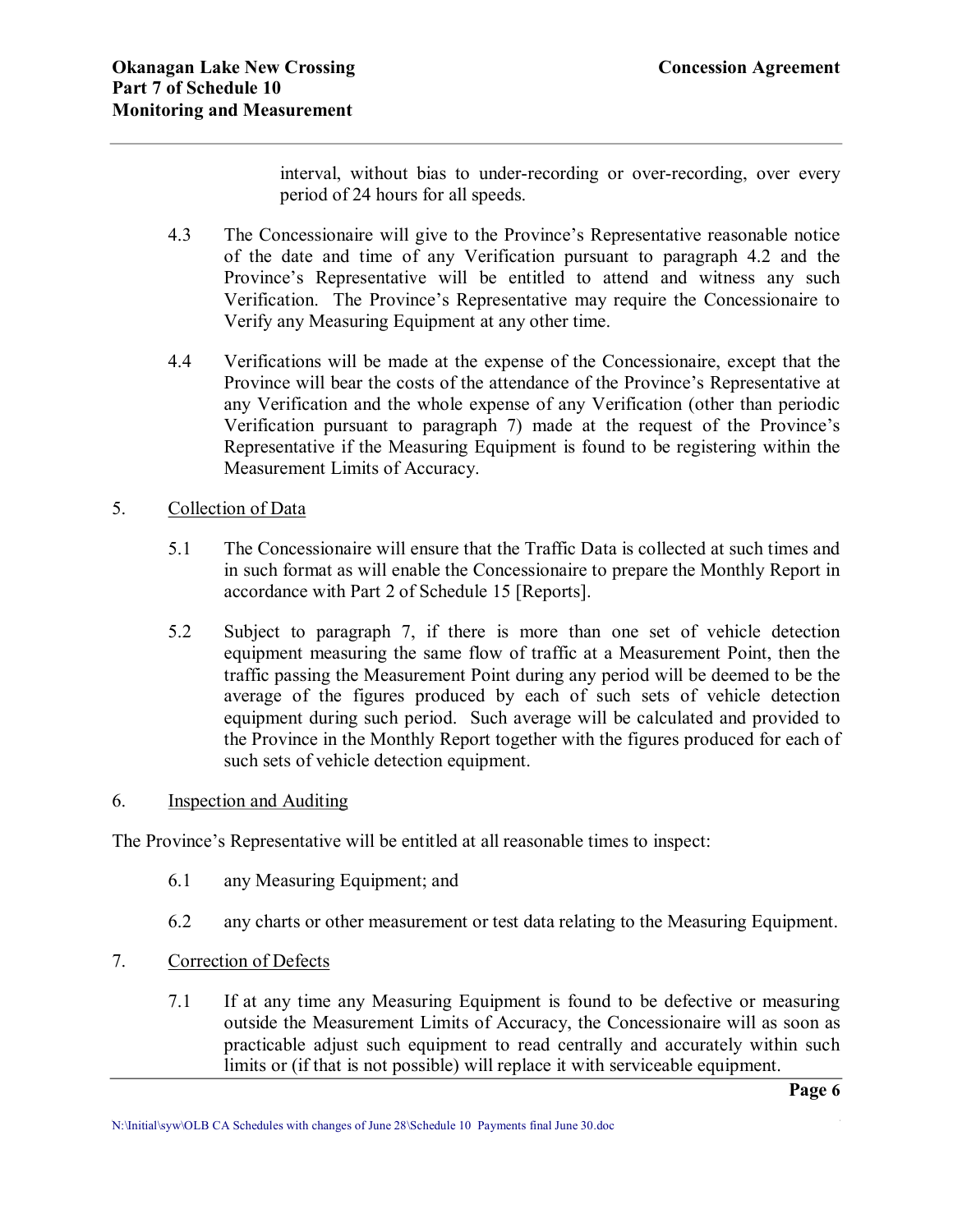- 7.2 If the Measuring Equipment referred to in paragraph 7.1 (the "Defective Equipment") comprises only one of two or more sets of vehicle detection equipment at a Measurement Point, then the calculation for the relevant Measurement Point pursuant to paragraph 5 will be retrospectively corrected, excluding from such calculations the data from such defective set of vehicle detection equipment from the time when such set of vehicle detection equipment became defective or (where that time cannot be established) from the time which is the mid-point between the last Verification which indicated that the set of vehicle detection equipment was operating within the Measurement Limits of Accuracy and the next following Verification.
- 7.3 In all other circumstances where there is any Defective Equipment, the Traffic Data from the relevant Measurement Point or (where there are two or more sets of vehicle detection equipment at a Measurement Point) the calculations for the relevant Measurement Point pursuant to paragraph 5 will be retrospectively corrected from the time when such equipment became defective (or where two or more sets of vehicle detection equipment are defective, from the time when the last such set of vehicle detection equipment became defective) or (where that time cannot be established) from the time which is the mid-point between the last Verification which indicated that the equipment was operating within the Measurement Limits of Accuracy and the next following Verification.
- 7.4 Calculations will be corrected for purposes of paragraph 7.3 by applying the methods set out below in the order in which they appear:
	- 7.4.1 by using the readings recorded by any check measuring equipment, provided that such equipment was at the relevant time operating within the Measurement Limits of Accuracy. If such equipment was at the relevant time not operating accurately or if no such equipment has been installed, then
	- 7.4.2 by correcting the error if the percentage of error is ascertainable to the satisfaction of the Concessionaire and the Province's Representative by calibration, test or mathematical calculation. If the percentage of error is not so ascertainable, then
	- 7.4.3 by using the readings recorded during the comparable period of the immediately preceding month, provided the relevant equipment was operating within the Measurement Limits of Accuracy during such period. If such equipment was not operating accurately or if there are no such readings, then

**\_\_\_\_\_\_\_\_\_\_\_\_\_\_\_\_\_\_\_\_\_\_\_\_\_\_\_\_\_\_\_\_\_\_\_\_\_\_\_\_\_\_\_\_\_\_\_\_\_\_\_\_\_\_\_\_\_\_\_\_\_\_\_\_\_\_\_\_\_\_\_\_\_\_\_\_\_\_ Page 7** N:\Initial\syw\OLB CA Schedules with changes of June 28\Schedule 10 Payments final June 30.doc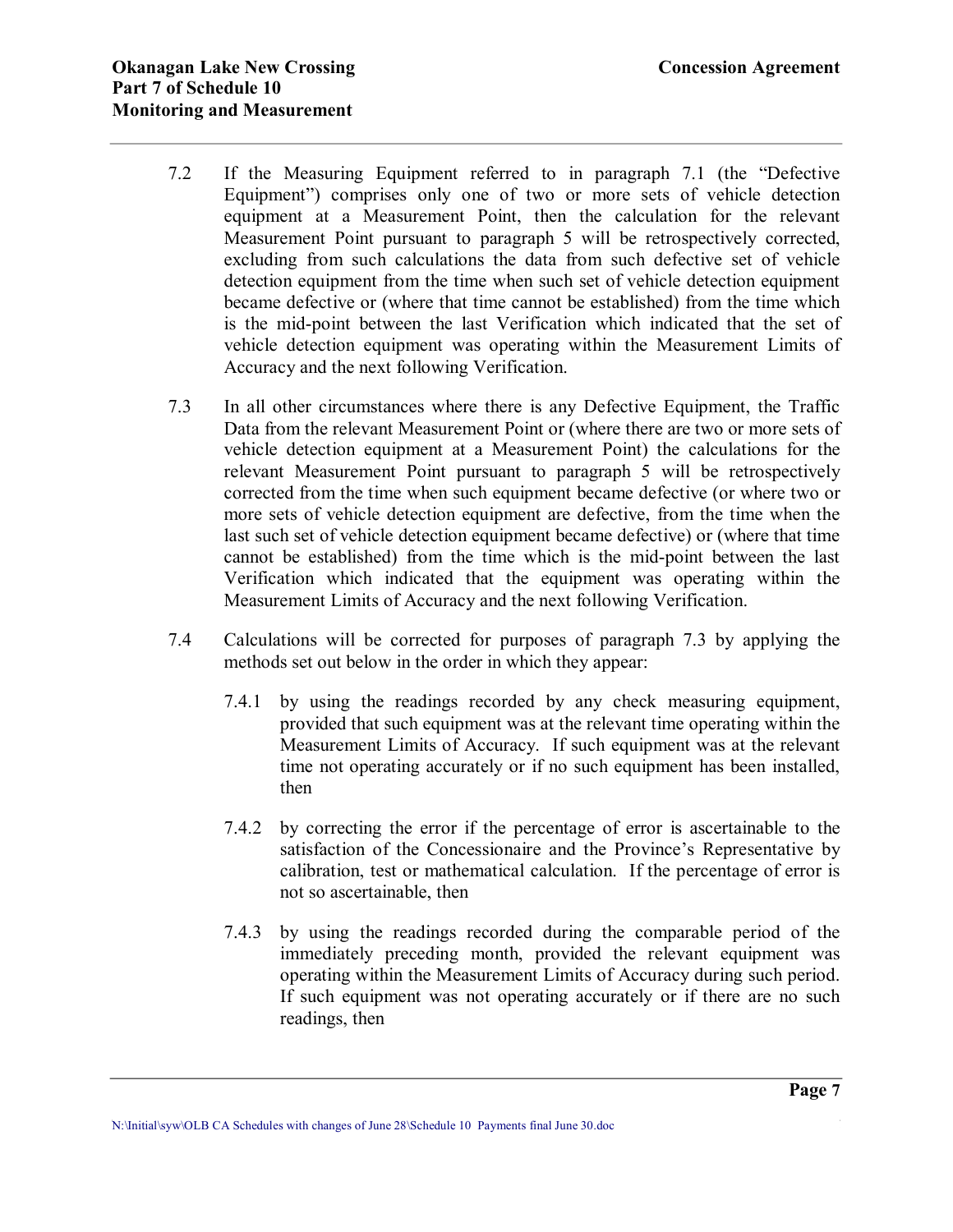7.4.4 by estimating the number and classification of vehicles by reference to Measurements made under similar circumstances when the Defective Equipment was registering accurately. If there is any Dispute between the Concessionaire and the Province's Representative in respect of any such estimate, then such Dispute shall at the request of either of them be submitted to the Disputes Resolution Procedure.

### 8. Availability

- 8.1 The Concessionaire will be responsible for monitoring and recording Availability on the Concession Highway in accordance with the [Quality Documentation].
- 8.2 The Concessionaire may from time to time during the Contract Period submit proposals for variations, amendments and modifications to the measurement and monitoring of Availability which will be subject to the Review Procedure, provided that any such proposals will:
	- 8.2.1 comply with Good Industry Practice;
	- 8.2.2 provide reliable and verifiable data for use in connection with the calculation of Availability Payments;
	- 8.2.3 be fully costed identifying any reduction or increase in costs; and
	- 8.2.4 provide a system of monitoring which is at least of equivalent value to the Province to that applying immediately prior to the proposals.
- 8.3 If the Province does not object to a proposal submitted by the Concessionaire in accordance with paragraph 8.2 in accordance with the Review Procedure, the proposal will be implemented by the Concessionaire as soon as reasonably practicable as a Concessionaire Change and any reference to the measurement and monitoring of Availability will thereafter be to the measurement and monitoring of Availability as so amended, varied or modified in accordance with such proposal.

## 9. Availability Report

The report to be delivered pursuant to Section 33.1.2 of this Agreement will, together with the information required by Section 33.1.3 of this Agreement, include details of all Lane Closures (other than Excepted Closures) affecting the Concession Highway (including the time, date, duration and cause, location and length of each Lane Closure and the number of lanes affected thereby) which have occurred in respect of the month for which the report is produced.

**\_\_\_\_\_\_\_\_\_\_\_\_\_\_\_\_\_\_\_\_\_\_\_\_\_\_\_\_\_\_\_\_\_\_\_\_\_\_\_\_\_\_\_\_\_\_\_\_\_\_\_\_\_\_\_\_\_\_\_\_\_\_\_\_\_\_\_\_\_\_\_\_\_\_\_\_\_\_ Page 8** N:\Initial\syw\OLB CA Schedules with changes of June 28\Schedule 10 Payments final June 30.doc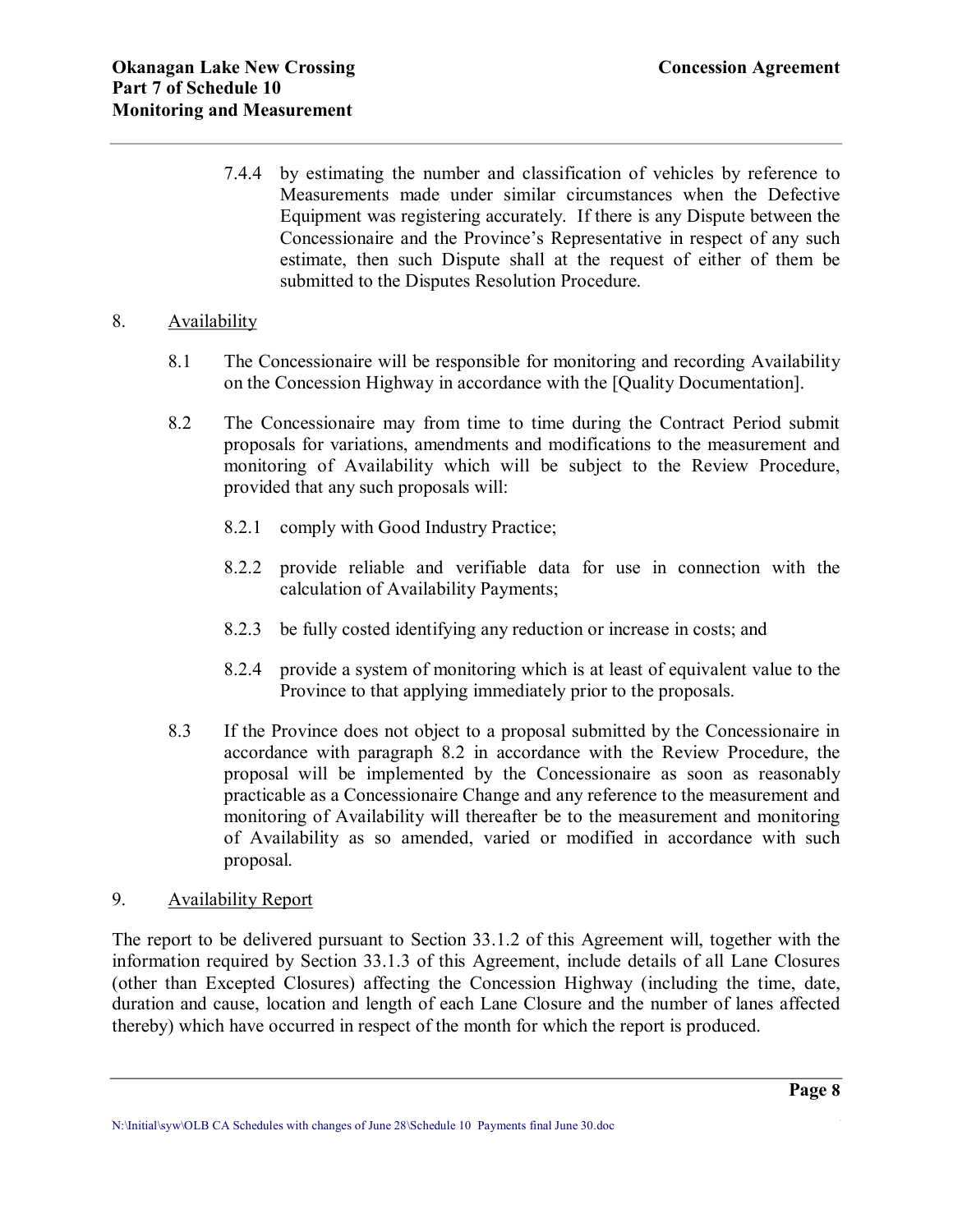## **PART 8 OF SCHEDULE 10**

#### **PERFORMANCE DEDUCTIONS**

#### 1. Performance Deductions ( $\hat{s}$ ) for the Contract Year *n* (" $PD_n$ ") are calculated as follows:

$$
PD_n = \sum_{m=1}^{q} [PD_m * [1 + (IF_{LAP} * PPI_n)]]
$$

where:

- $q =$  The number of months in Contract Year *n*, rounded to the nearest four decimal places, based, in relation to any past months in such Contract Year, on the number of days in the relevant past months relative to the total number of days in such months.
- $PPI_n =$  Has the meaning given in paragraph 1 of Part 2 of Schedule 10 [Traffic Volume Payment].
- $IF<sub>LAP</sub>$  = Has the meaning given in paragraph 2 of Part 3 of Schedule 10 [Lane Availability Payment].
- PD<sup>m</sup> = The Performance Deductions (\$) for month or part of a month *m* in Contract Year *n* determined in accordance with the following formula:

$$
PD_m = \sum_{d=1}^{d_m} NCRPR_d
$$

where:

 $d_m$  = The number of days in month or part of a month *m* in the Contract Year *n*.

NCRPR $_d$  = Nonconformity Report Point Rate (\$) for day *d* in month or part of a month *m* in the Contract Year *n* determined in accordance with the following:

| <b>NCRP</b><br>Outstanding | $0-5$ | $6 - 10$ | $11 - 15$ | $16 - 20$ | >20 |
|----------------------------|-------|----------|-----------|-----------|-----|
| $NCRPR_d$ (\$)             | DEL   | DBI      |           |           |     |

**\_\_\_\_\_\_\_\_\_\_\_\_\_\_\_\_\_\_\_\_\_\_\_\_\_\_\_\_\_\_\_\_\_\_\_\_\_\_\_\_\_\_\_\_\_\_\_\_\_\_\_\_\_\_\_\_\_\_\_\_\_\_\_\_\_\_\_\_\_\_\_\_\_\_\_\_\_\_** 

"NCRP Outstanding" means the aggregate of all Nonconformity Report Points ("NCRP") for: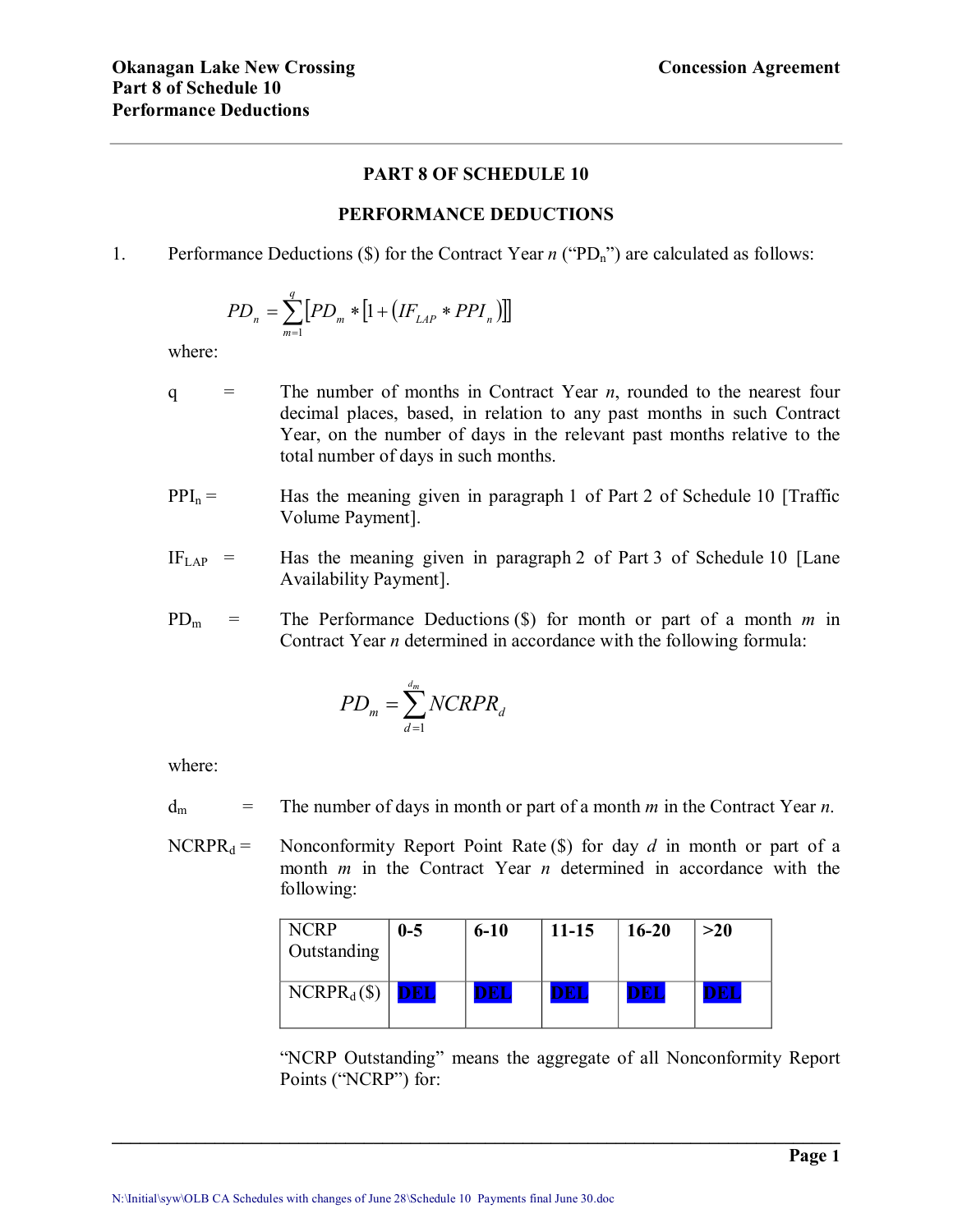- (a) all outstanding Nonconformity Reports on the Nonconformity Tracking System (as defined in paragraph 9 of Schedule 6 [Quality Management]; and
- (b) all Default Notices issued by the Province in respect of which the Remedial Period (if any) has expired and the relevant failure has not been remedied or the relevant plan of action in respect of any such Default Notice has not been implemented and complied with,

on day *d* in month or part of a month *m* of Contract Year *n*, determined in accordance with the following:

| <b>Item</b>                                                                                                   | <b>Standard</b>                                                                                                              | <b>NonConformity Report</b><br>Points ("NCRP") |
|---------------------------------------------------------------------------------------------------------------|------------------------------------------------------------------------------------------------------------------------------|------------------------------------------------|
| Repeat<br>Nonconformity<br>Report                                                                             | 2 or more Nonconformity<br>Reports relating to the same<br>occurrence in a rolling 12 month<br>period                        | <b>DELETED</b>                                 |
| Failure to identify<br>and record defects                                                                     | Inspection regimes are specified<br>in Highway Maintenance<br>Specifications 8-830 to 8-850<br>including amendments thereto. | <b>DELETED</b>                                 |
| Operational<br>performance<br>measures within the<br>limits of the travelled<br>lanes and sealed<br>shoulders | As specified in the O&M Output<br>Specifications and O&M<br>Requirements                                                     | <b>DELETED</b>                                 |
| All other<br>Nonconformity<br>relating to operation<br>and maintenance of<br>the Project Facilities           | <b>Technical Requirements</b>                                                                                                | <b>DELETED</b>                                 |
| Repeat Default<br>Notice                                                                                      | 2 or more Default Notices<br>relating to the same occurrence in<br>a rolling 12 month period                                 | <b>DELETED</b>                                 |
| <b>Each Default Notice</b><br>(other than a repeat<br>Default Notice)                                         | The provisions of this Agreement                                                                                             | <b>DELETED</b>                                 |

2. For the purposes of determining what is NCRP outstanding, Nonconformity Reports issued relating to the same occurrence in a rolling 12 month period will be deemed to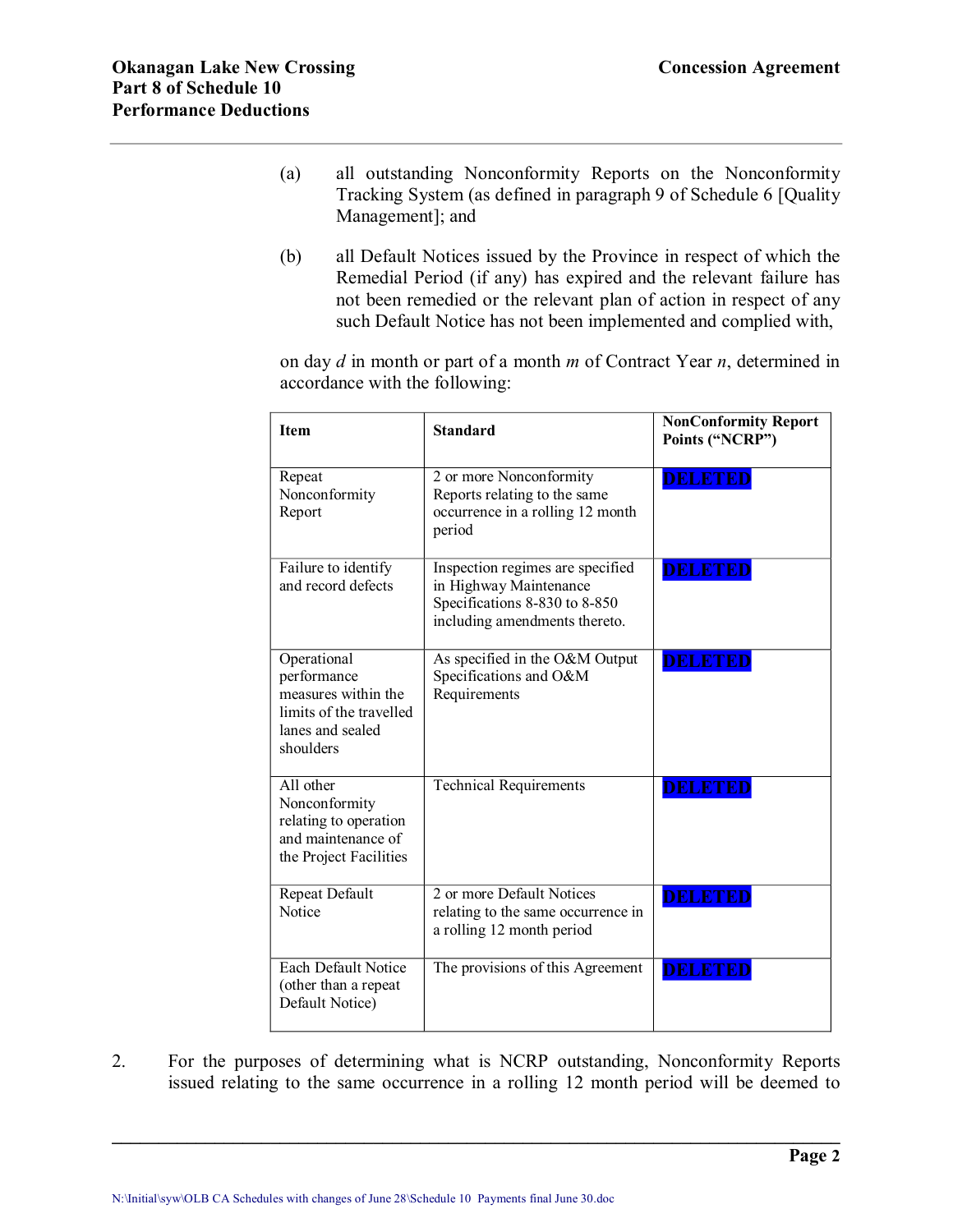subsist for a minimum period of 7 days, even if the Concessionaire remedies the relevant failure within 7 days of the issuance of that Nonconformity Report.

3. The Concessionaire will calculate and report to the Province the Performance Deductions monthly in arrears, the first calculation to be made within 10 days of the expiry of one month from the Commencement Date. The Concessionaire will report the calculated Performance Deductions in writing to the Province, setting out the calculations of the Performance Deductions and the information supporting such calculations in detail, together with applicable supporting documents.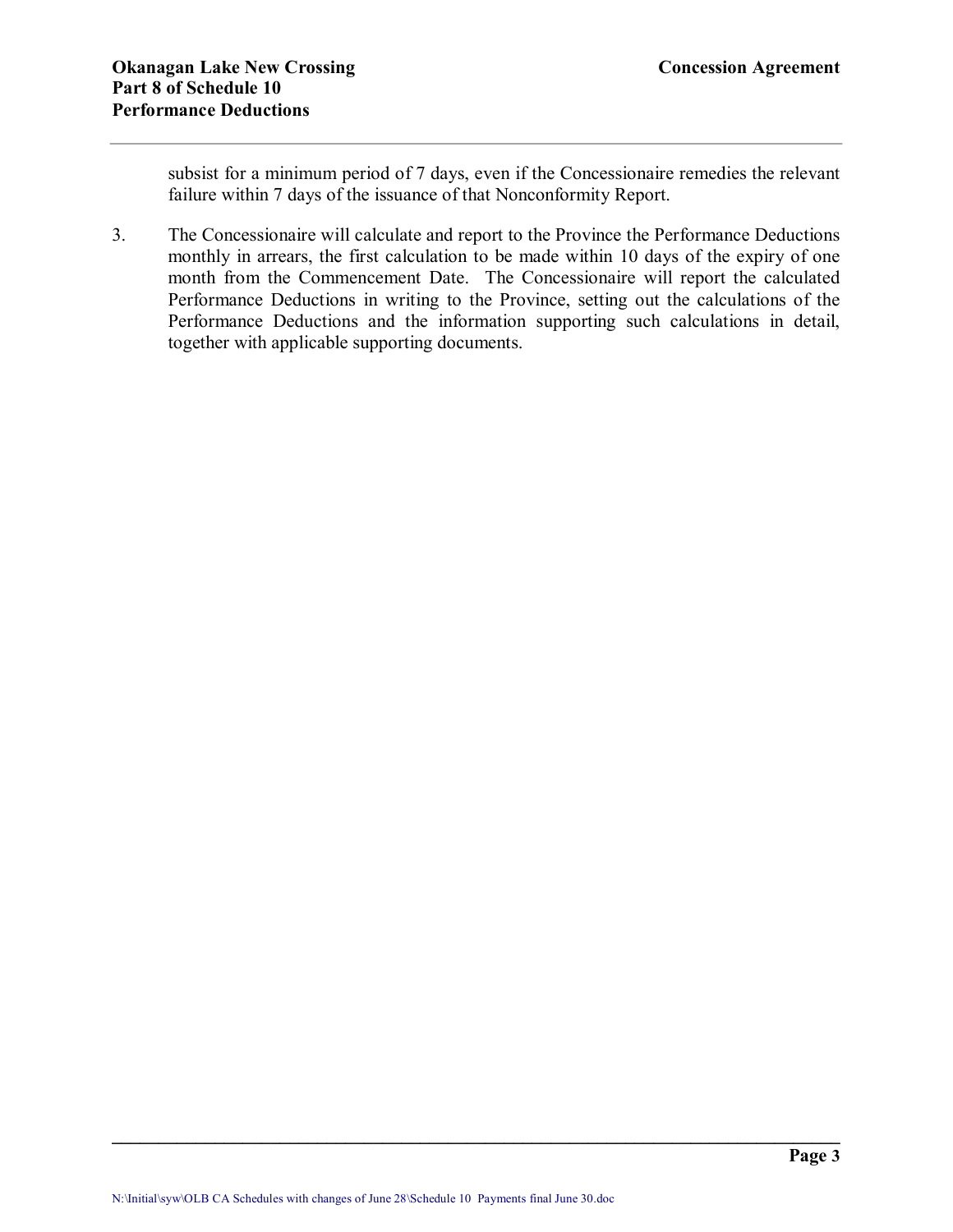## **APPENDIX 1**

# **TABLE [A] AND TABLE [B]**

Table [A]

| <b>Number of Contract</b><br><b>Years since the</b><br><b>Commencement Date</b> | <b>Original Service Period</b><br>daily traffic increase amount |                 |                 |
|---------------------------------------------------------------------------------|-----------------------------------------------------------------|-----------------|-----------------|
|                                                                                 | CV <sub>2</sub>                                                 | CV <sub>3</sub> | CV <sub>4</sub> |
| $\overline{1}$                                                                  | 600                                                             | 600             | 600             |
| $\overline{2}$                                                                  | 600                                                             | 600             | 600             |
| $\overline{3}$                                                                  | 700                                                             | 700             | 700             |
| 4                                                                               | 700                                                             | 700             | 700             |
| 5                                                                               | 700                                                             | 700             | 700             |

Table [B]

| <b>Number of Contract</b><br><b>Years since the</b><br>commencement of the<br><b>Enhanced Service</b><br><b>Period</b> | <b>Enhanced Service Period</b><br>daily traffic increase amount |                 |                 |  |
|------------------------------------------------------------------------------------------------------------------------|-----------------------------------------------------------------|-----------------|-----------------|--|
|                                                                                                                        | CV <sub>2</sub>                                                 | CV <sub>3</sub> | CV <sub>4</sub> |  |
|                                                                                                                        | 1,100                                                           | 4,200           | 7,400           |  |
| 2                                                                                                                      | 900                                                             | 2,500           | 4,500           |  |
| 3                                                                                                                      | 1,100                                                           | 2,700           | 4,400           |  |
| 4                                                                                                                      | 900                                                             | 1,600           | 2,300           |  |
| 5                                                                                                                      | 800                                                             | 1,000           | 1,400           |  |
| 6                                                                                                                      | 800                                                             | 1,100           | 1,500           |  |
| 7                                                                                                                      | 700                                                             | 1,100           | 1,400           |  |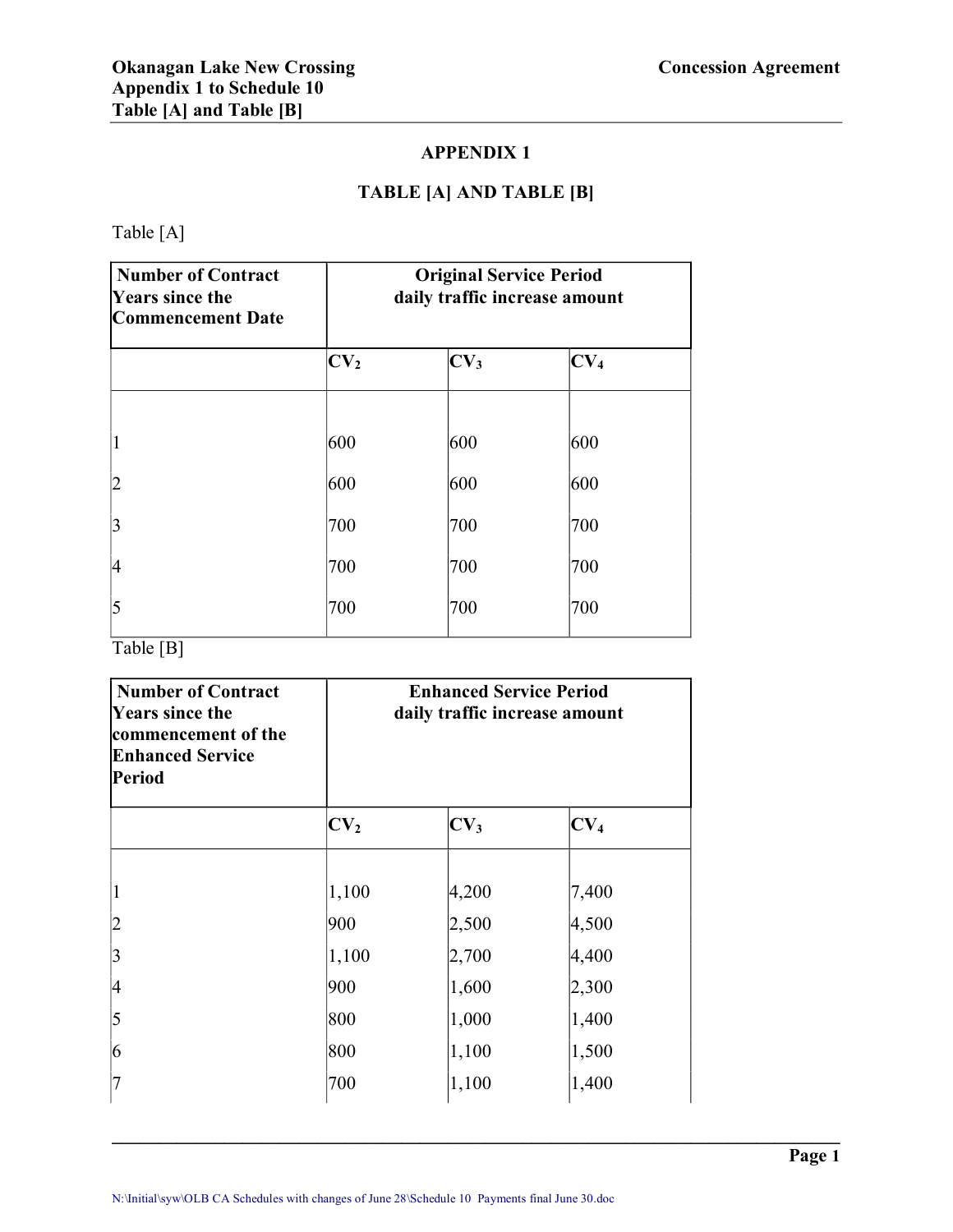| <b>Number of Contract</b><br><b>Years since the</b><br>commencement of the<br><b>Enhanced Service</b><br><b>Period</b> | <b>Enhanced Service Period</b><br>daily traffic increase amount |                 |                 |
|------------------------------------------------------------------------------------------------------------------------|-----------------------------------------------------------------|-----------------|-----------------|
|                                                                                                                        | CV <sub>2</sub>                                                 | CV <sub>3</sub> | CV <sub>4</sub> |
| 8                                                                                                                      | 800                                                             | 1,100           | 1,400           |
| 9                                                                                                                      | 800                                                             | 1,100           | 1,400           |
| 10                                                                                                                     | 700                                                             | 1,000           | 1,500           |
| 11                                                                                                                     | 800                                                             | 1,100           | 1,400           |
| 12                                                                                                                     | 600                                                             | 900             | 1,300           |
| 13                                                                                                                     | 600                                                             | 900             | 1,400           |
| 14                                                                                                                     | 600                                                             | 900             | 1,400           |
| 15                                                                                                                     | 500                                                             | 1,000           | 1,300           |
| 16                                                                                                                     | 600                                                             | 900             | 1,400           |
| 17                                                                                                                     | 400                                                             | 700             | 1,100           |
| 18                                                                                                                     | 300                                                             | 700             | 1,000           |
| 19                                                                                                                     | 400                                                             | 700             | 1,100           |
| 20                                                                                                                     | 300                                                             | 700             | 1,100           |
| 21                                                                                                                     | 400                                                             | 700             | 1,100           |
| 22                                                                                                                     | 300                                                             | 700             | 1,100           |
| 23                                                                                                                     | 400                                                             | 700             | 1,100           |
| 24                                                                                                                     | 400                                                             | 700             | 1,000           |
| 25                                                                                                                     | 300                                                             | 700             | 1,100           |
| 26                                                                                                                     | 400                                                             | 700             | 1,100           |
| 27                                                                                                                     | 300                                                             | 800             | 1,100           |
| 28                                                                                                                     | 400                                                             | 700             | 1,100           |
| 29                                                                                                                     | 300                                                             | 700             | 1,100           |
| 30                                                                                                                     | 400                                                             | 700             | 1,100           |
| 31                                                                                                                     | 300                                                             | 700             | 1,000           |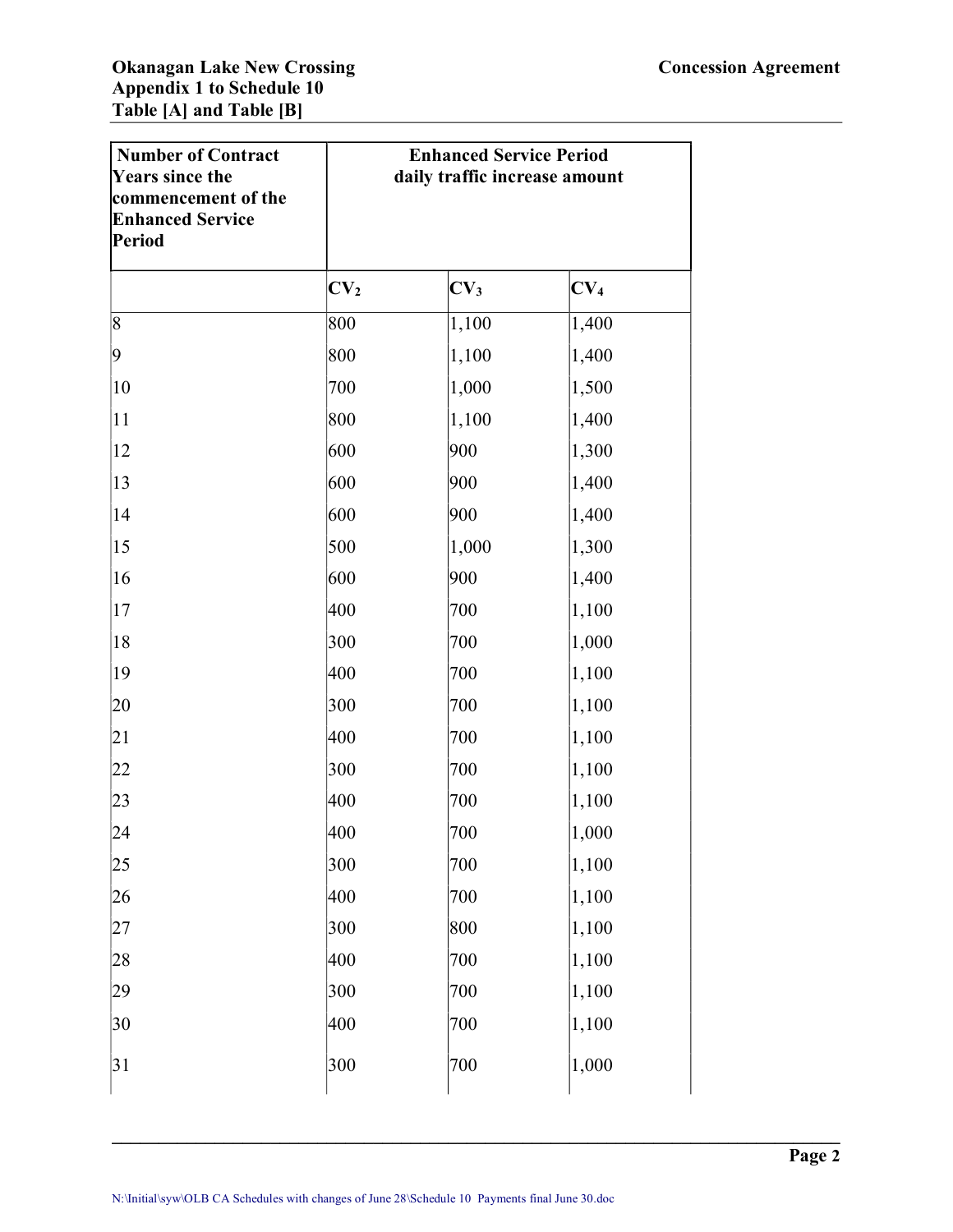| <b>Number of Contract</b><br><b>Years since the</b><br>commencement of the<br><b>Enhanced Service</b><br><b>Period</b> |                 | <b>Enhanced Service Period</b><br>daily traffic increase amount |                 |  |
|------------------------------------------------------------------------------------------------------------------------|-----------------|-----------------------------------------------------------------|-----------------|--|
|                                                                                                                        | CV <sub>2</sub> | CV <sub>3</sub>                                                 | CV <sub>4</sub> |  |
| 32                                                                                                                     | 400             | 700                                                             | 1,100           |  |
| 33                                                                                                                     | 300             | 700                                                             | 1,100           |  |
| 34                                                                                                                     | 400             | 700                                                             | 1,100           |  |
| 35                                                                                                                     | 300             | 700                                                             | 1,100           |  |
| 36                                                                                                                     | 400             | 700                                                             | 1,100           |  |
| 37                                                                                                                     | 300             | 700                                                             | 1,000           |  |
| 38                                                                                                                     | 400             | 700                                                             | 1,100           |  |
| 39                                                                                                                     | 300             | 700                                                             | 1,100           |  |
| 40                                                                                                                     | 400             | 700                                                             | 1,100           |  |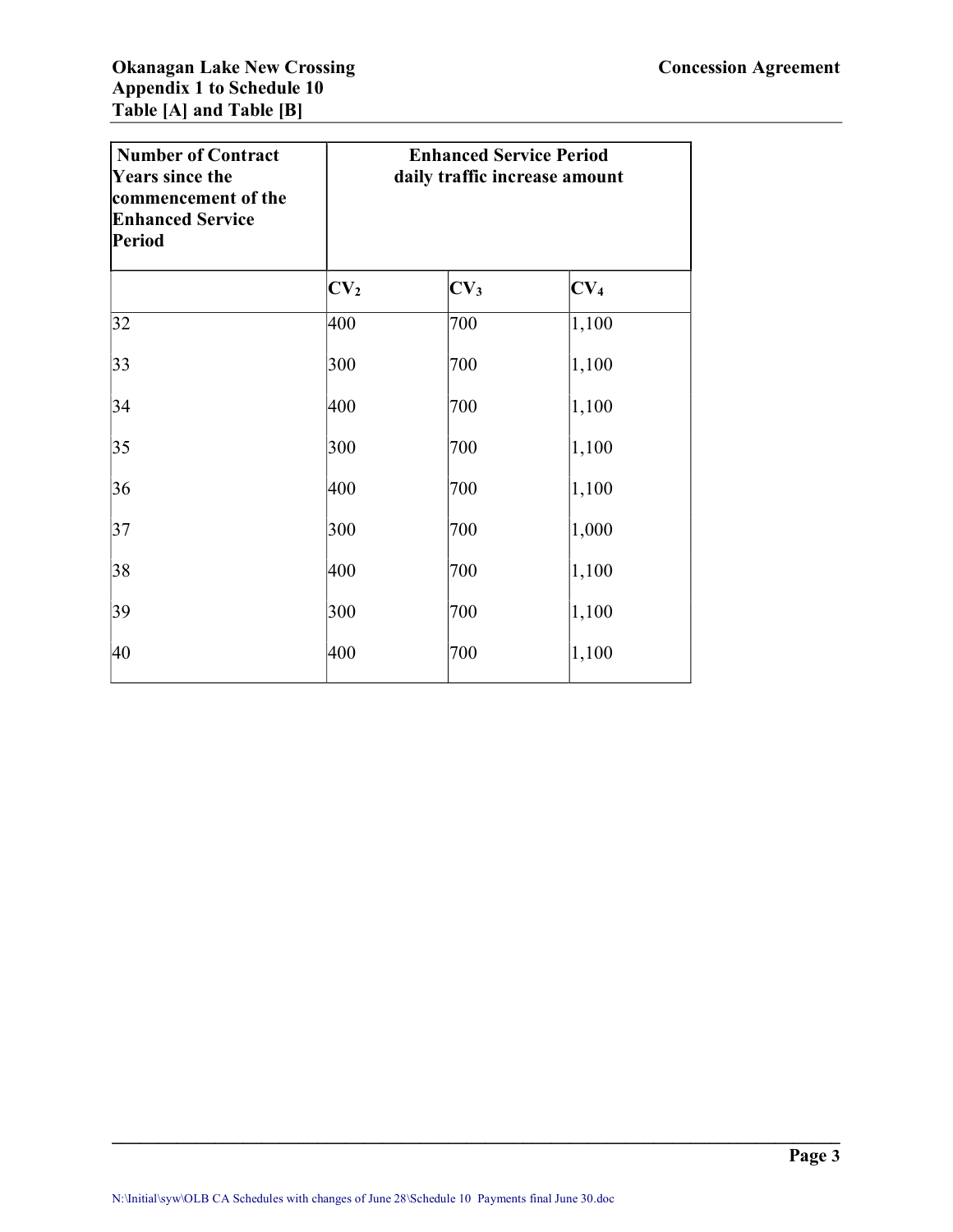## **APPENDIX 2**

### **Ministry of Transportation's Quality Plan and Contractor Assessment Program**

The Concessionaire will select a group of 5-6 key stakeholders in each service area, including at least one locally-based RTAC member. The stakeholders must be independent of the Province and the Concessionaire, but should be familiar with at least some aspects of Concessionaire's performance. Typical members might include: the Police, emergency response providers, major trucking firms, major bus lines, school districts, local industry representatives, local politicians, etc. In selecting the stakeholders, care must be taken to ensure a representative crosssection of stakeholders as well as a broad geographic representation.

At the beginning of the Enhanced Service Period, and as new stakeholders become involved with the Project, the Concessionaire will meet with the stakeholders to provide an overview of the purpose and use of the surveys. The Concessionaire will explain that the purpose of the exercise is to assess the Concessionaire's performance and the satisfaction of the Users, and not other Ministry and/or government-related issues; and, explain the points rating system and the ranges for excellent  $(95-100)$ , good  $(90-94.9)$ , satisfactory  $(85-89.9)$  and fair  $(75-84.9)$  At this meeting, the Concessionaire will also review the Concessionaire's obligations and responsibilities under this Agreement; ensure that the stakeholders understand the difference between Province's and the Concessionaire's responsibilities and the scope of the Project. During the Enhanced Service Period, the Concessionaire will change its selection of the stakeholders so that every stakeholder is given an opportunity to participate in the survey. This also provides an opportunity to reflect changing priorities/conditions in a service area.

The Concessionaire will arrange individual interviews with each stakeholder within 60 days of the end of each Contract Year. The first year, it is recommended that there be a face-to-face meeting with each of the stakeholders. In subsequent years, a telephone interview is acceptable.

A standard set of questions is used to ensure consistency across British Columbia. The Concessionaire will ask each question and invite each stakeholder to provide general comments. At the end of the interview, the Concessionaire will ask each stakeholder to provide an overall point rating between 75 and 100. The Concessionaire will complete the result of the interviews on the "Stakeholder Assessments" form set out in Annex 1.

The questions may change over the course of the Enhanced Service Period.